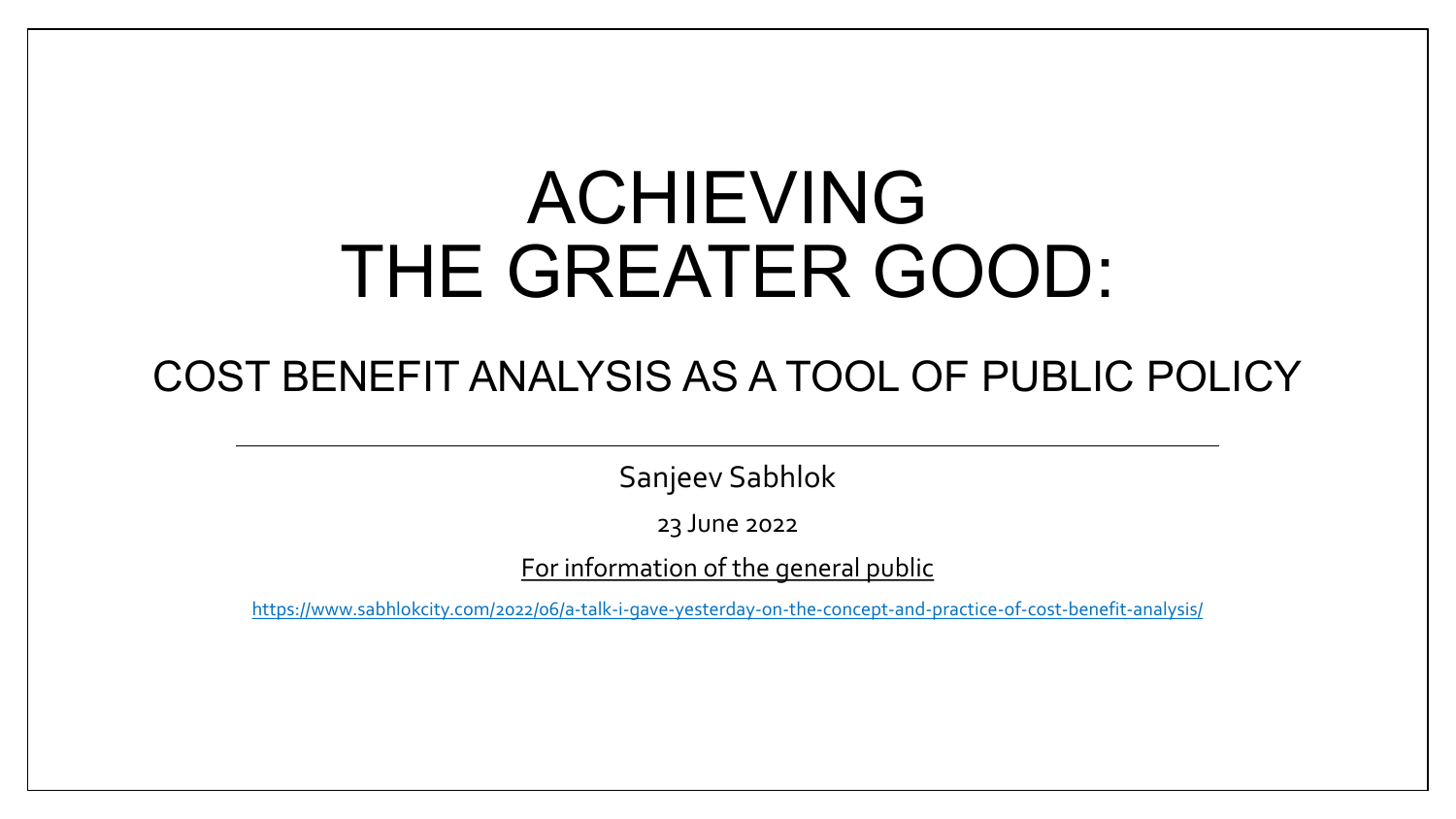#### Three parts

• Part 1: Introduction and background

• Part 2: How a CBA is done, and four examples

• Part 3: Conclusion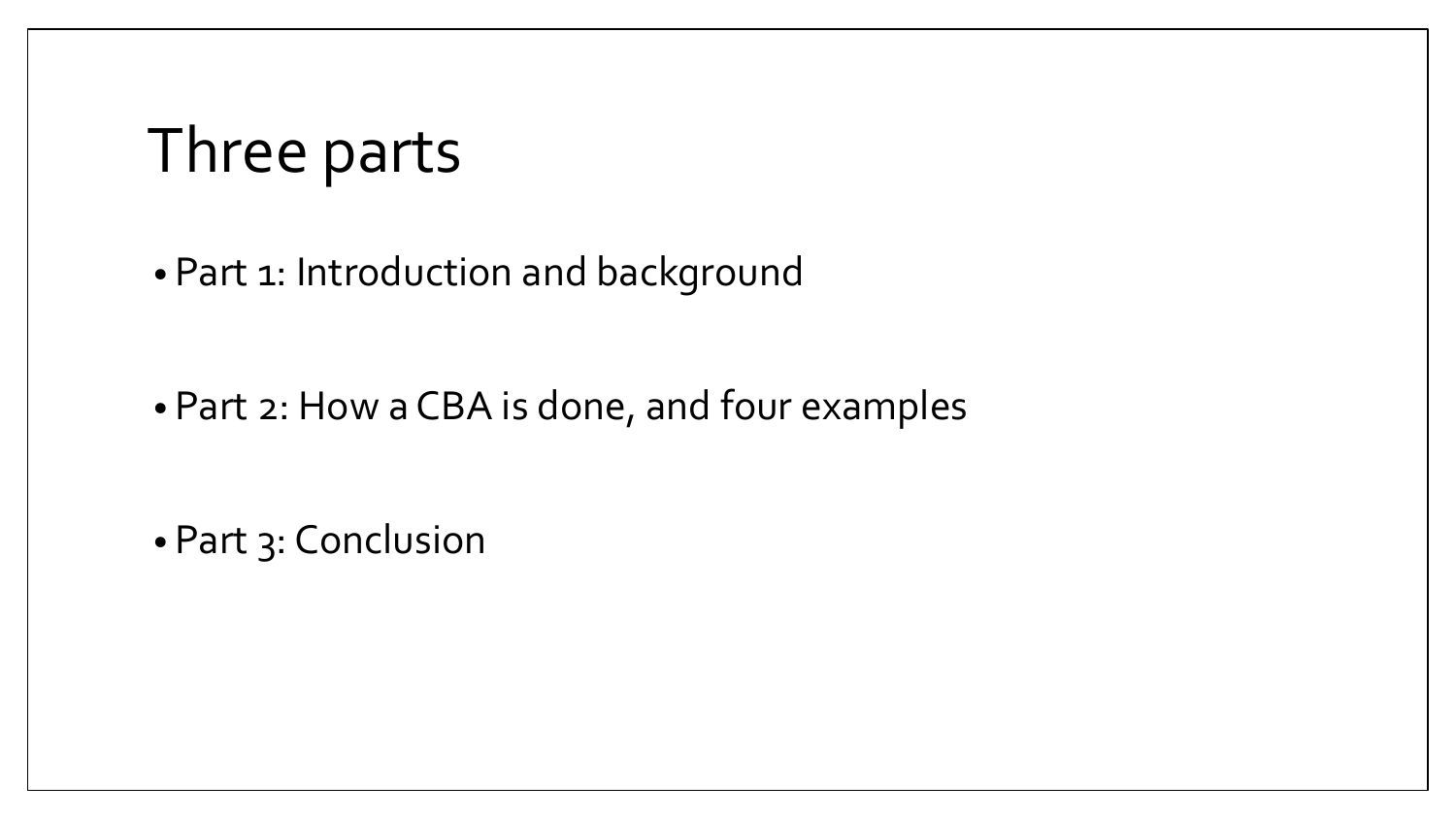## PART 1

## INTRODUCTION AND BACKGROUND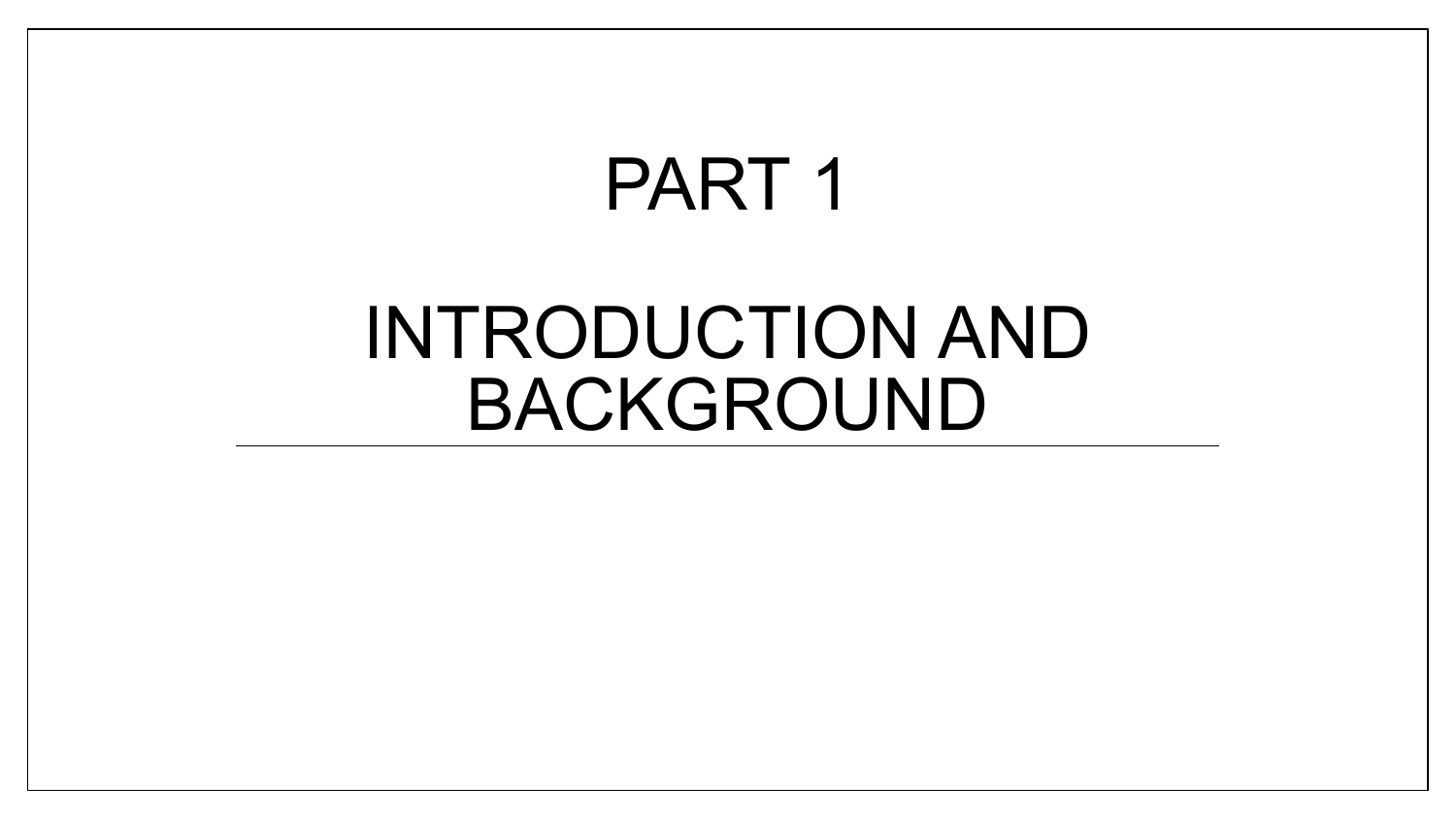## The "greater good" is the stated objective of most governments

#### **What is the "greater good"?**

- Economists generally adopt Jeremy Bentham's concept of the "greatest happiness of the greatest number".
	- 1. Since happiness is subjective, can we achieve an objective standard for the "greater good"?
	- 2. A welfare theory implication of this conception is that marginal social costs should equal marginal social benefits across all policy areas. The government's resources need to be spent equitably, so that there is no "over-spending" in any area, and no "under-spending".
		- E.g. the same resources should be spent to save a life, whether in a traffic accident or from cancer.
- A cost benefit analysis (CBA) approach can help achieve both these goals.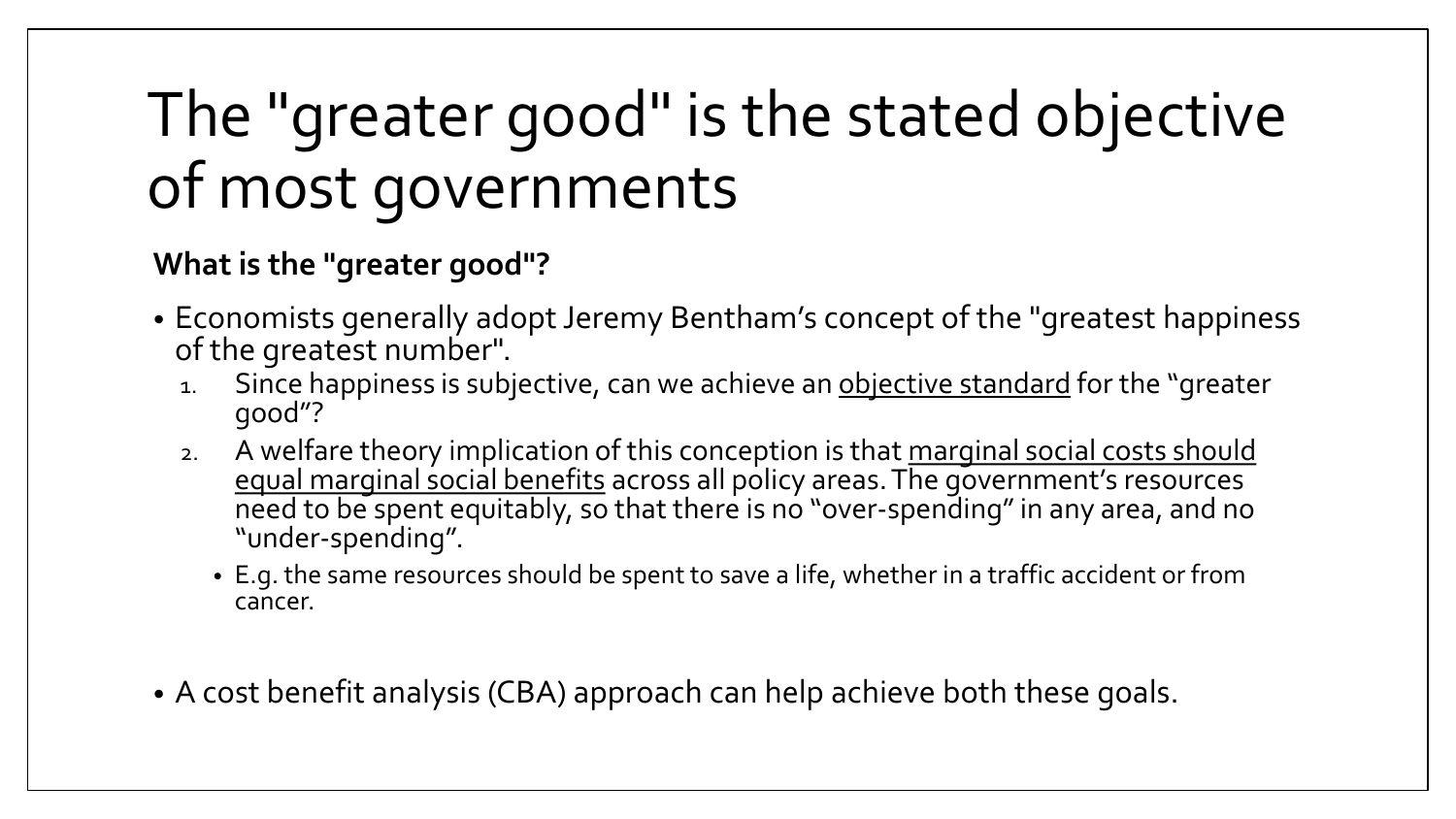# The challenges of achieving an objective policy process

#### We have diverse, different understandings of the world

- Each of us has our own ideology and worldview, so it is hard to get unanimous agreement about policy choices.
	- That is also an implication of the **Kenneth Arrow's Impossibility Theorem**, in his [1950 paper,](https://www.stat.uchicago.edu/%7Elekheng/meetings/mathofranking/ref/arrow.pdf) "Difficulty in the Concept of Social Welfare".

#### We suffer from cognitive biases

- E.g.
	- Confirmation bias (e.g. "cherry-picking" studies that support our view)
	- Anchoring and framing (initial claims about something influence our further thinking)
	- Halo Effect (we are influenced by the opinions of those whom we admire)
	- Bandwagon effect (e.g. group think)
- In a [2000 paper,](https://www.jstor.org/stable/10.1086/468105) "Cognition And Cost-Benefit Analysis", Cass Sunstein has listed many<br>oth[ers.](https://www.jstor.org/stable/10.1086/468105)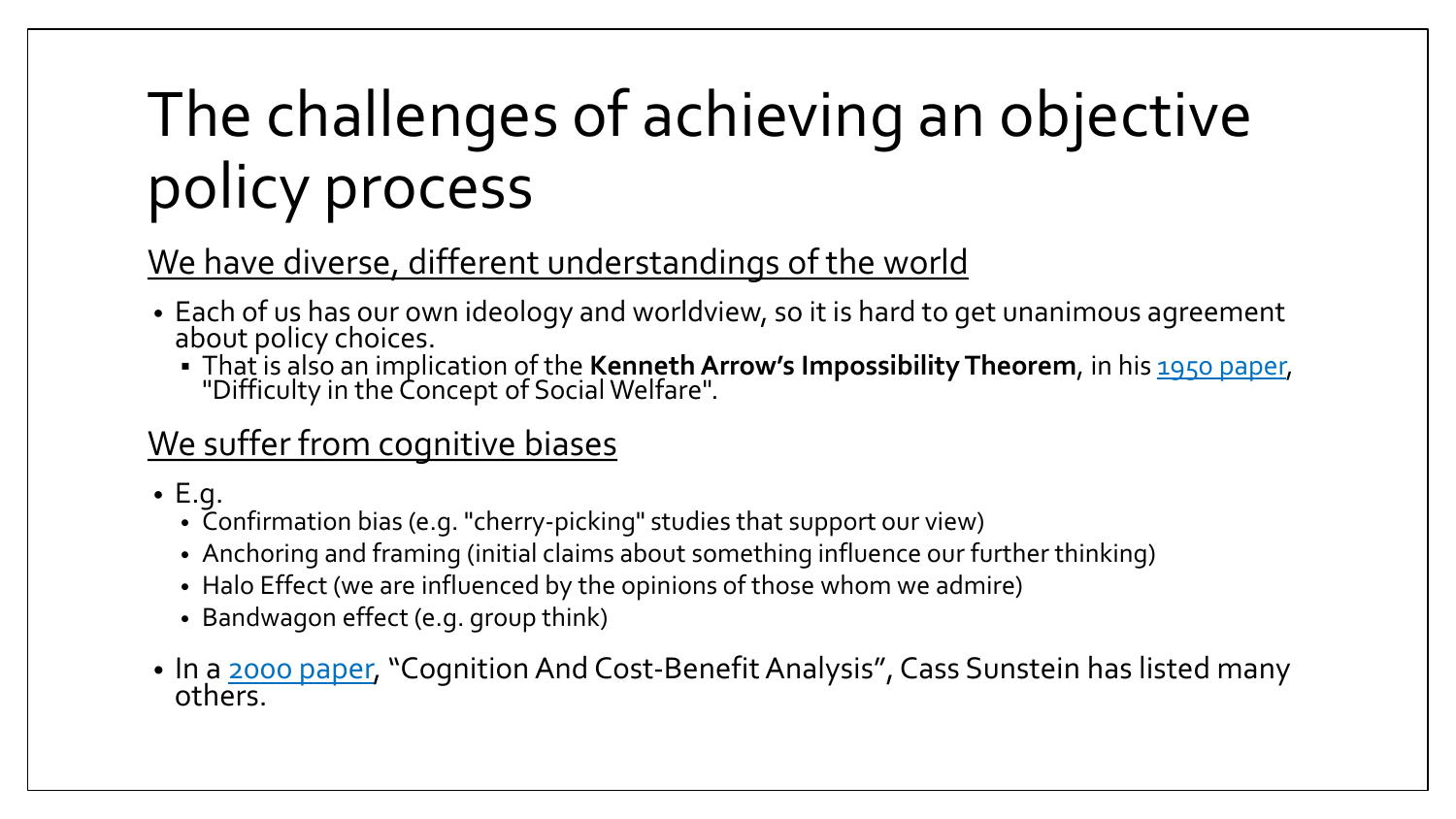#### Without a CBA we will tend to exaggerate benefits and ignore costs

#### • **Sunstein's recommendation – to do a CBA:**

"Poor judgments, by individuals and societies, can result from certain heuristics, from informational and reputational cascades, from thinking processes in which **benefits are "on screen" but costs are not**, from ignoring systemic effects of one-shot interventions, from seeing cases in isolation, and from intense emotional reactions.

"**Cost-benefit analysis serves as a corrective** to these cognitive problems. … Cost-benefit analysis should be understood as a method for putting "on screen" important social facts that might otherwise escape private and public attention." ([Sunstein, 1999\)](https://chicagounbound.uchicago.edu/cgi/viewcontent.cgi?article=1108&context=law_and_economics)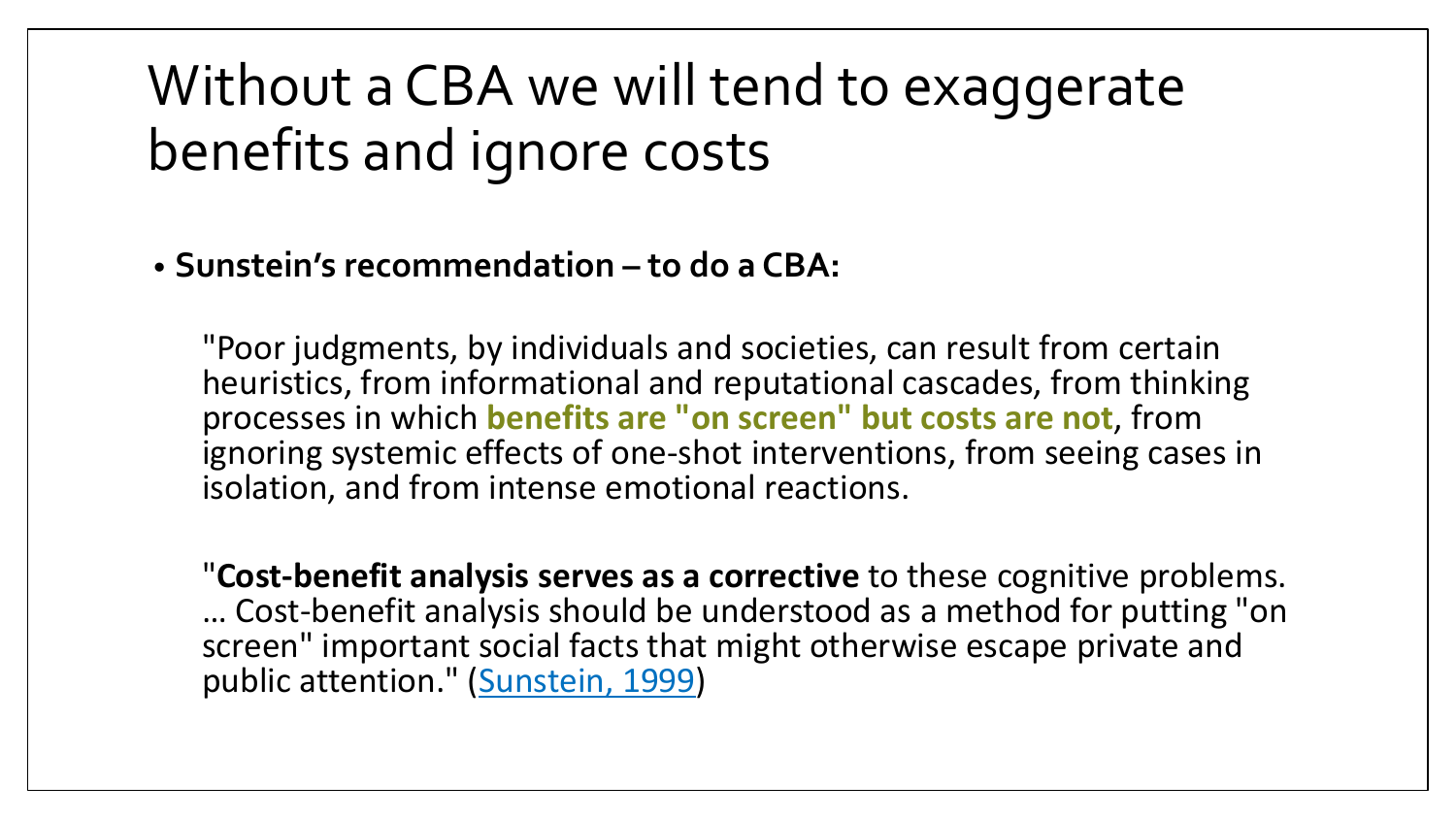## Informed policy choices can be made through CBA

#### **Scenario 1: Leaders decide policy**

• Rousseau's concept of the General Will considers the society's leader to represent everyone's will. The opinions of the leaders determine public policy.

#### **Scenario 2: Leaders decide policy but take into a CBA**

• In this (relatively modern) scenario, leaders still decide but seek independent advice through a CBA. This leads to better outcomes for society.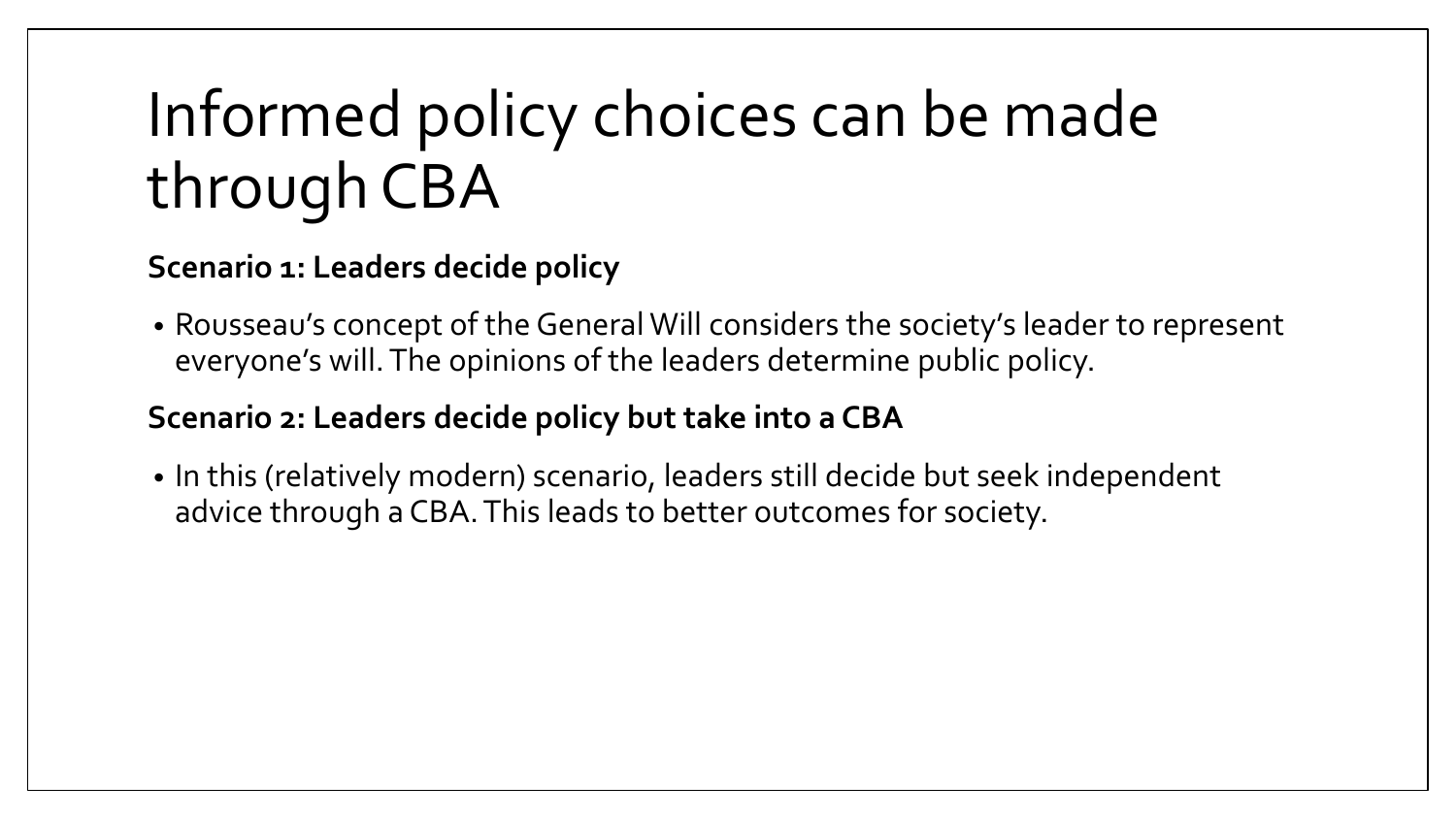## Identifying all costs and benefits is always illuminating

The CBA process requires all costs and benefits to be identified

#### **1) "Unseen" effects**

- Risks: Failure to "see the unseen" and unintended consequences of a policy.
- In 1850, Bastiat identified the problem of <u>"the seen and the unseen"</u>, illustrated by the broken window fallacy.
	- It might appear that when a window is accidentally broken, more work and therefore economic growth is generated. But unless we are careful we will miss out two other facts:
		- $\circ$  the money now used to repair the window would have been spent on other things, generating other jobs – thośe jobs are now ľost.
		- $\circ$  people are poorer. They now don't have what they could have got with money that is now being spent in repairing the window.

#### **2) Small effects**

• Another common error is to ignore small effects. When multiplied across an entire population, such small effects can become significant.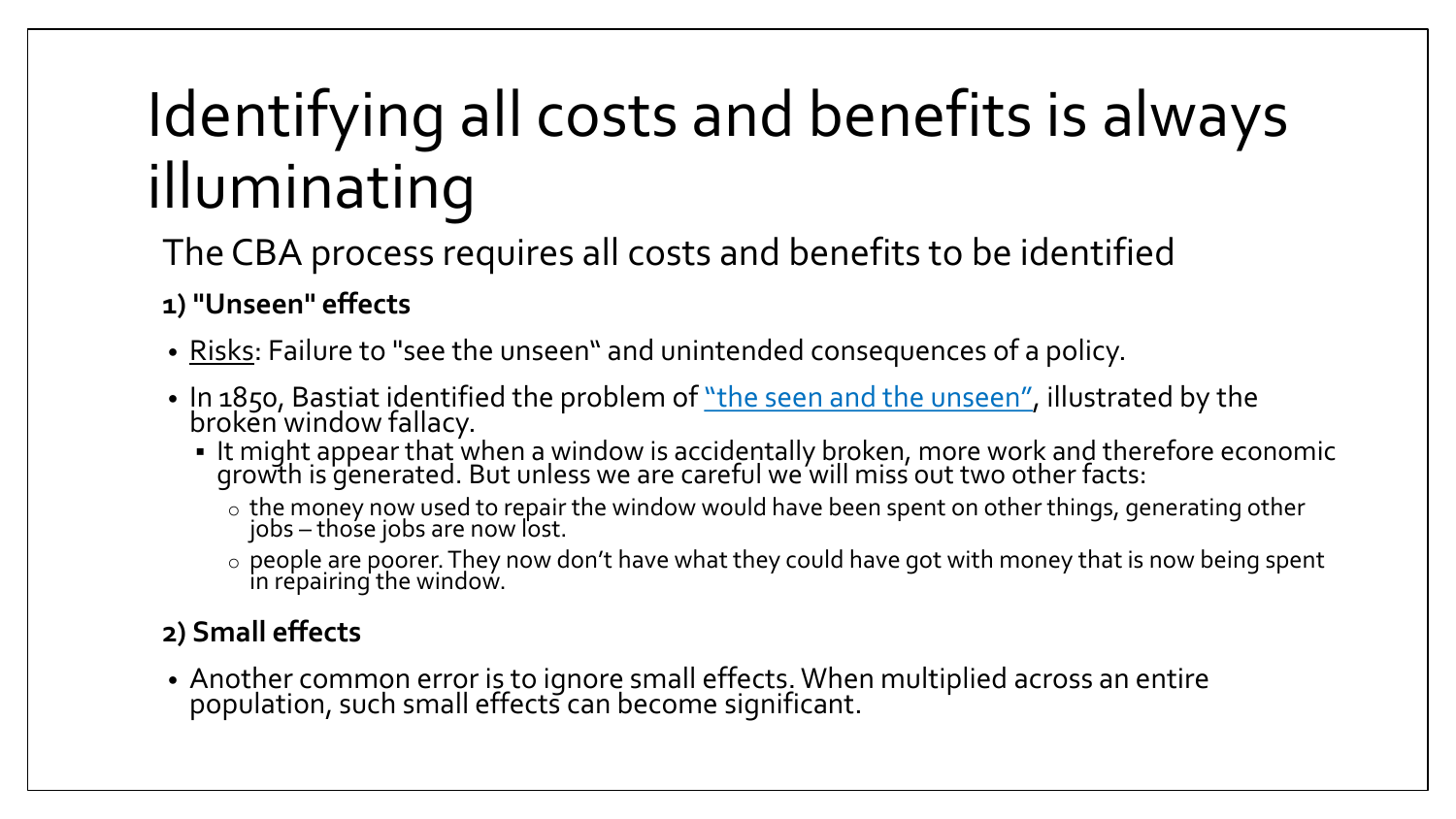## CBAs make policymakers' assumptions explicit

- Being explicit about assumptions helps to flush out any big errors.
	- o Subject-matter specialists are required to spell out their assumptions during the CBA process.
	- o Economists, who often coordinate the preparation of CBAs, provide independent verification of these assumptions.
	- o Further, since most CBAs are published, there is public verification of the assumptions.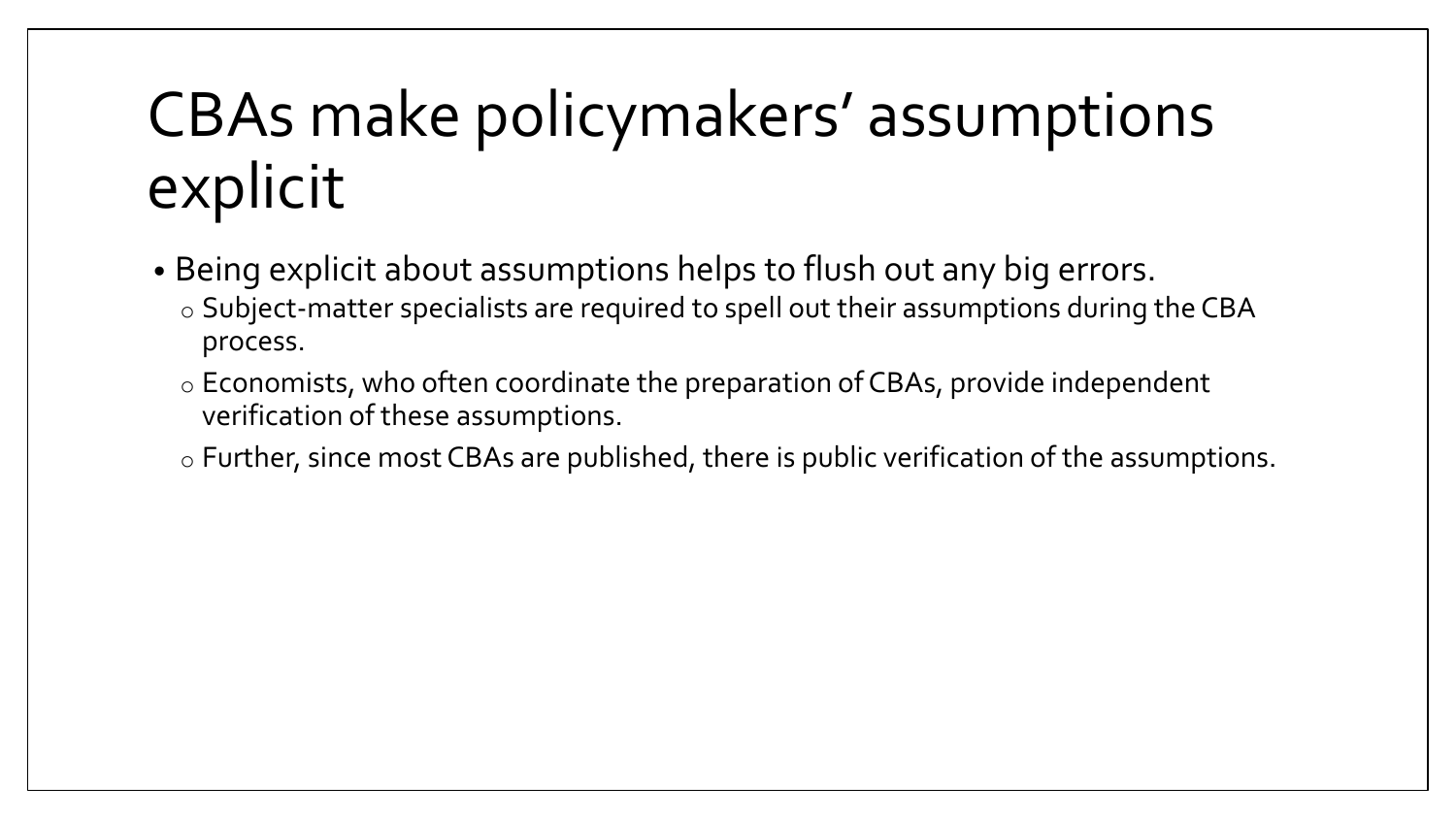### Common misapprehensions about CBAs

Some people do not like CBAs, their reasons include:

#### • **Placing a monetary value on life**

• We cannot imagine putting a monetary value on the life of a family member. But when a government has to spend limited taxpayer funds it has to work out how much to pay to save a life: The statistical value of life is standard part of the CBA toolkit.

#### • **Everyone is not the same, so why do CBAs treat them so?**

- CBAs value everyone the same both for ethical and practical reasons. This limitation can be overcome by ensuring policy in which no one's freedoms is reduced unnecessarily
- **Inequality and equity**
	- CBAs often note the distributional effects of a policy. However, such considerations are not factored into a CBA's Net Present Value calculations.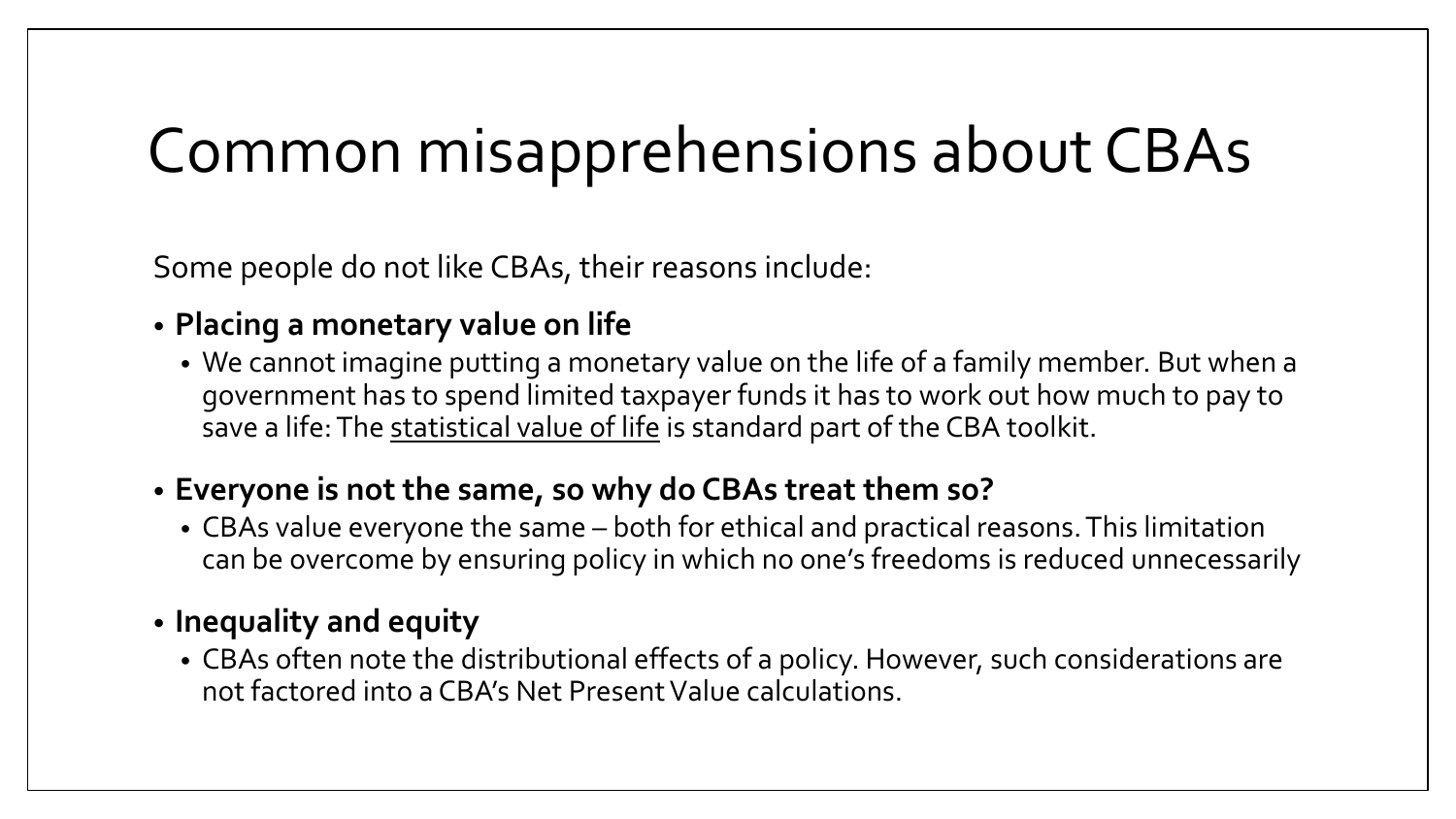### Application of CBA in the West

- By [Executive Order 12291 of 1981](https://ballotpedia.org/Presidential_Executive_Order_12291_(Ronald_Reagan,_1981)) **President Ronald Reagan** introduced the requirement for a cost-benefit analysis for regulations in USA. This concept was then rapidly adopted in the UK and Australia.
- In Australia a legislative impact assessment (LIA) is generally attached to Cabinet submissions which seek approval of major legislation. LIAs are not required to be published, but sometimes they are.
- For subordinate legislation (regulation) there are often statutory requirements for the conduct of a CBA, e.g. [Regulatory Impact Statements](https://www.vic.gov.au/regulatory-impact-statements) (RISs).
- For laws or interventions that impose a relatively minor burden, a **multi-criteria analysis** is considered sufficient. For bigger interventions, a fuller CBA is expected.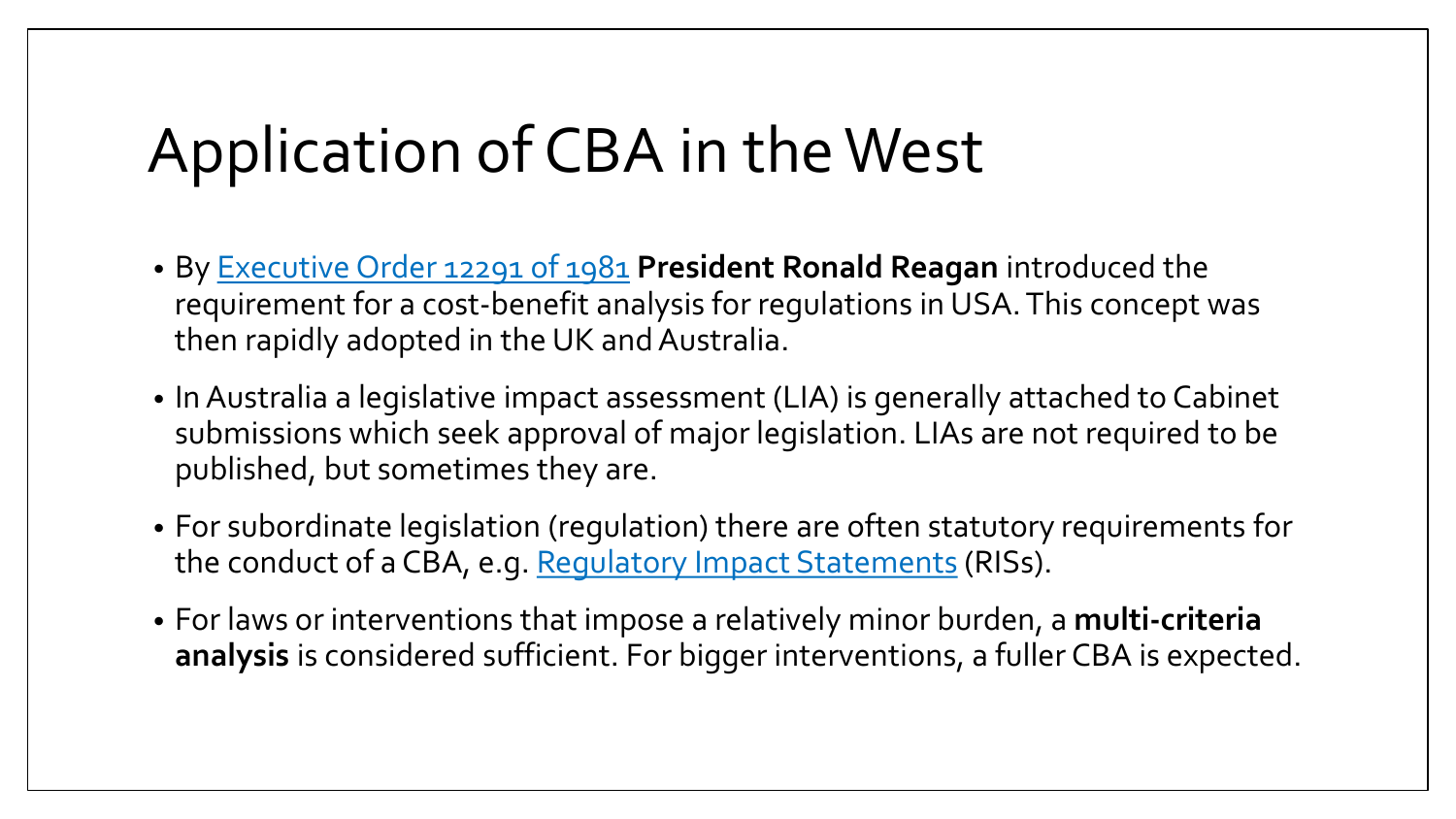### Even a simple CBA can provide useful information, e.g. multi-criteria analysis

- Even following Benjamin Franklin's recommendation of listing **Pros and Cons** can help.
- In the example below, two options to reduce road related accidents are being in a **multi criteria analysis**. Scores range from -10 for negative outcomes to +10 for positive outcomes (the status quo gets zero). Total weights add up to 100%. Option 1 is recommended.

|                                           | Option 1  |             |          |          | Option 2 |  |
|-------------------------------------------|-----------|-------------|----------|----------|----------|--|
|                                           | Weighting | Assigned    | Weighted | Assigned | Weighted |  |
| Criteria                                  | $(\% )$   | score       | score    | score    | score    |  |
| Reduction in road-related<br>accidents    | 40        | $+10$       | $+4$     | $+5$     | $+2$     |  |
| Costs of compliance and<br>administration | 50        | $-5$        | $-2.5$   | -3       | $-1.5$   |  |
| Improved traffic flow                     | 10        | $\mathbf O$ | $\Omega$ | $-10$    | $-1$     |  |
| Total                                     | 100       |             | $+1.5$   |          | $-0.5$   |  |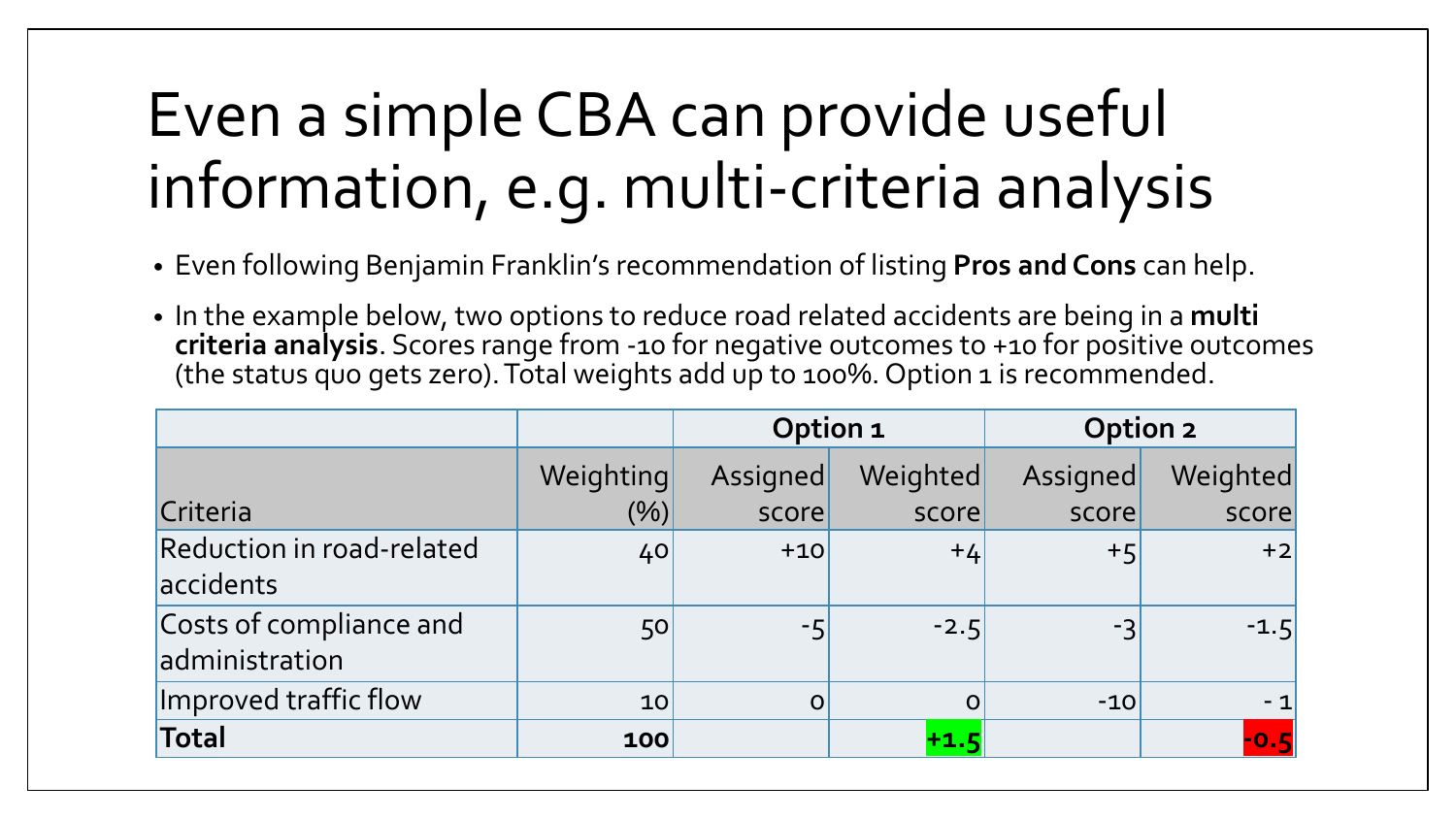### Departments do the smaller CBAs by themselves

- The Competition and Efficiency Commission of Victoria (now *Better Regulation Victoria*) publishes [guidance](https://www.vic.gov.au/how-to-prepare-regulatory-impact-assessments) on CBAs and provides [training to departments.](https://www.vic.gov.au/better-regulation-training)
	- Departments are generally able to undertake smaller CBAs on their own
	- For complex CBAs, departments need to hire specialized consultants
- Preparing a CBA involves asking a lot of questions, followed by some technical analysis.
	- **Exallence of the problem:** Such evidence is generally assembled through literature review
	- Costs of options: these are generally easier to assess than benefits
	- Benefits of options often assessed through willingness to pay ("stated preference") surveys
	- Discount rate: social discount rate (generally this is lower than the market rate)
	- **Dealing with uncertainty via sensitivity analysis for complex CBAs. An ex-post CBA after** implementation can reduce uncertainty.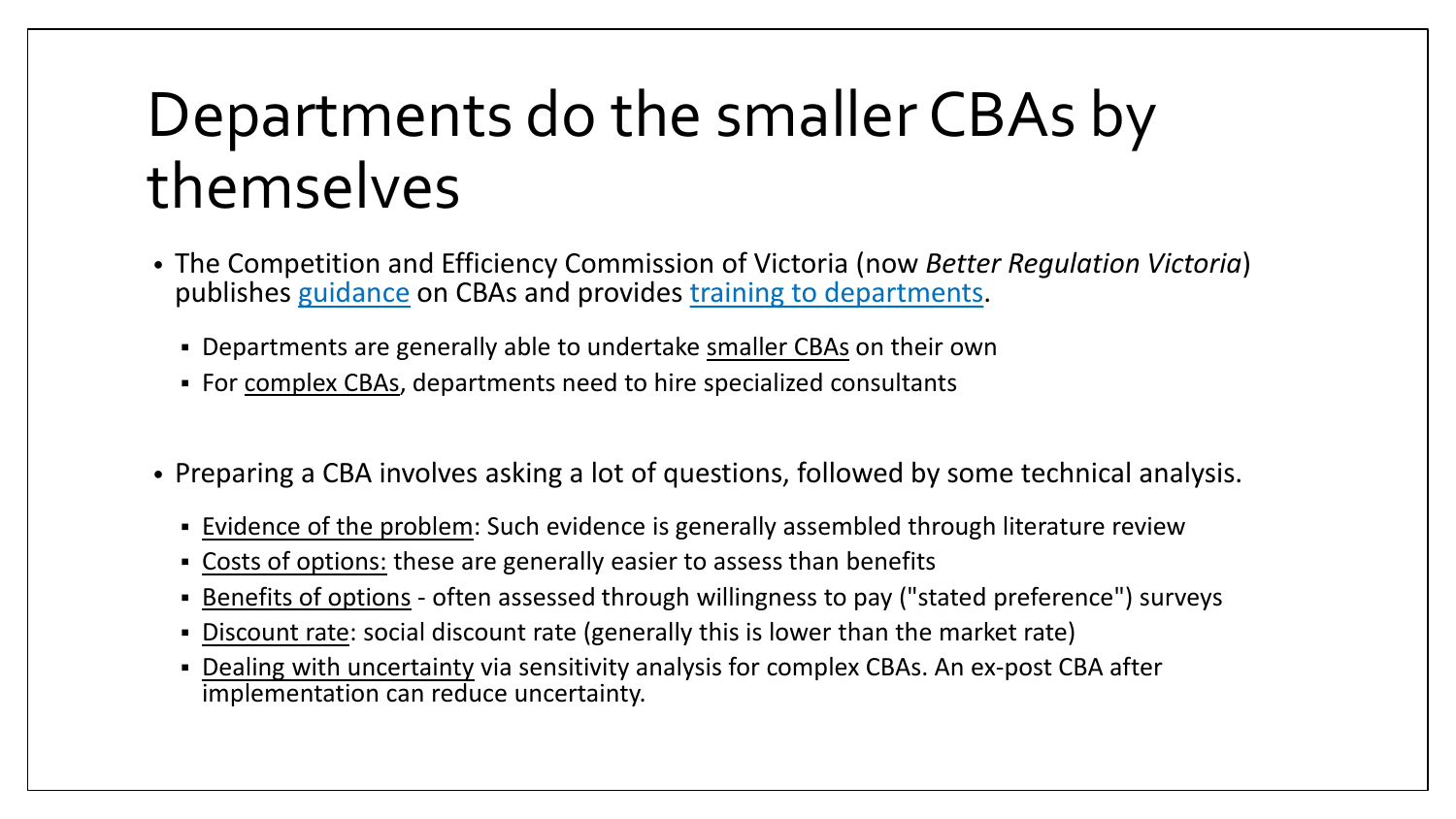### Independent evaluation of departmental CBAs

Consultants who prepare a CBA are often biased towards the opinion of the relevant Minister, so checks are placed to ensure a CBA's quality:

- 1) An independent agency (a Commissioner of Better Regulation) certifies that the CBA is of acceptable quality. But the Better Regulation Commissioner doesn't ask too many questions – merely confirms the logic and verifies the numbers.
- 2) Thereafter the central agencies (Premiers' and Treasury Departments) assess the CBA and report to Cabinet. [*That's where I operated for around 15 years*]
- 3) Finally, there is a *Scrutiny of Acts and Regulations Committee* of the Parliament (SARC), with powers to review any policy process.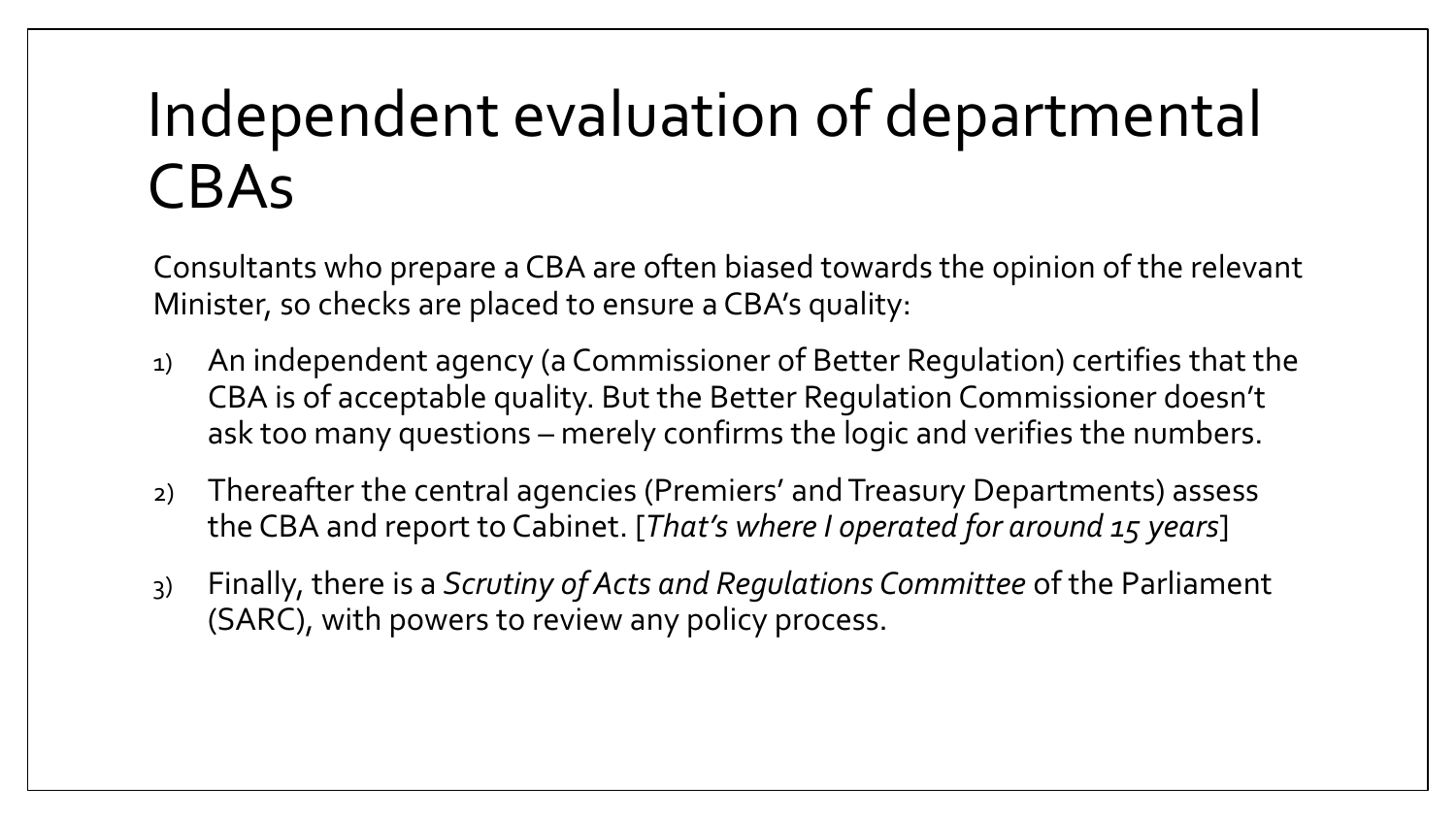### Cost Effectiveness Analysis (CEA) - a cousin of CBA

- CBAs are generally used to assess regulation. A related approach (**cost effectiveness analysis**, or CEA) is used to assess government programs.
	- E.g. In health economics, a CEA compares the costs of competing health interventions.
- Health benefits achieved are generally counted in quality-adjusted life years (QALYs).
	- The intervention which delivers the most QALYs for the lowest cost is recommended.
	- A cost-effectiveness threshold is also used, to save time. E.g. a health intervention that costs \$50,000 per QALY delivered could be accepted, while intervention that costs \$75,000 might be rejected.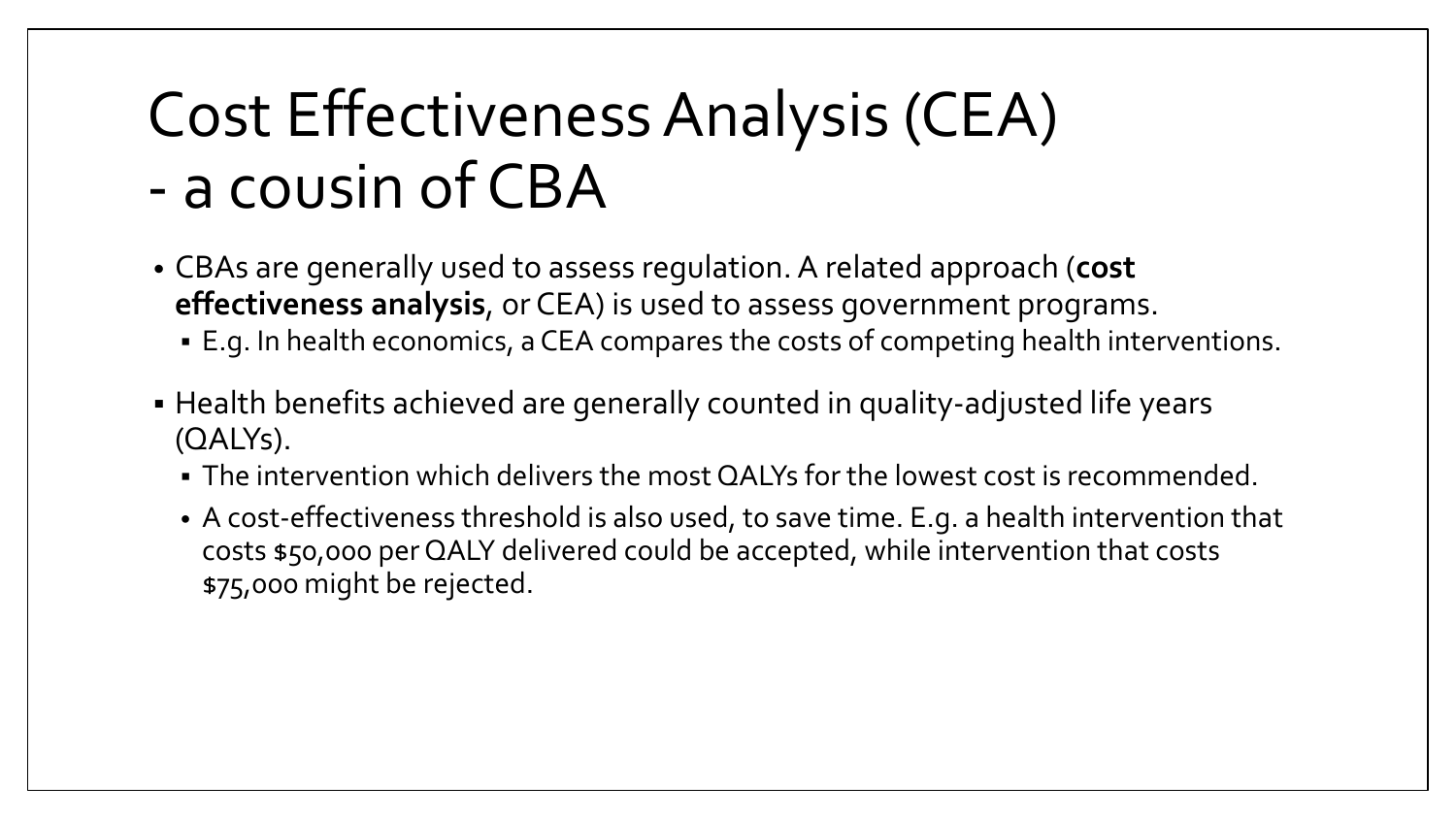### An illustrative, simple CEA

| <b>Option</b>                                              |           | B         |
|------------------------------------------------------------|-----------|-----------|
| Cost                                                       | \$500 000 | \$300 000 |
| Reduction in emissions (per cent)                          | 10        |           |
| Cost for each per cent reduction in emissions<br>lachieved | \$50 000  | \$60 000  |

The two options A and B, above are aimed at reducing the emission of a pollutant.

Although Option A costs more, it has a **lower unit cost** (cost per reduction in emissions achieved) and is therefore preferred.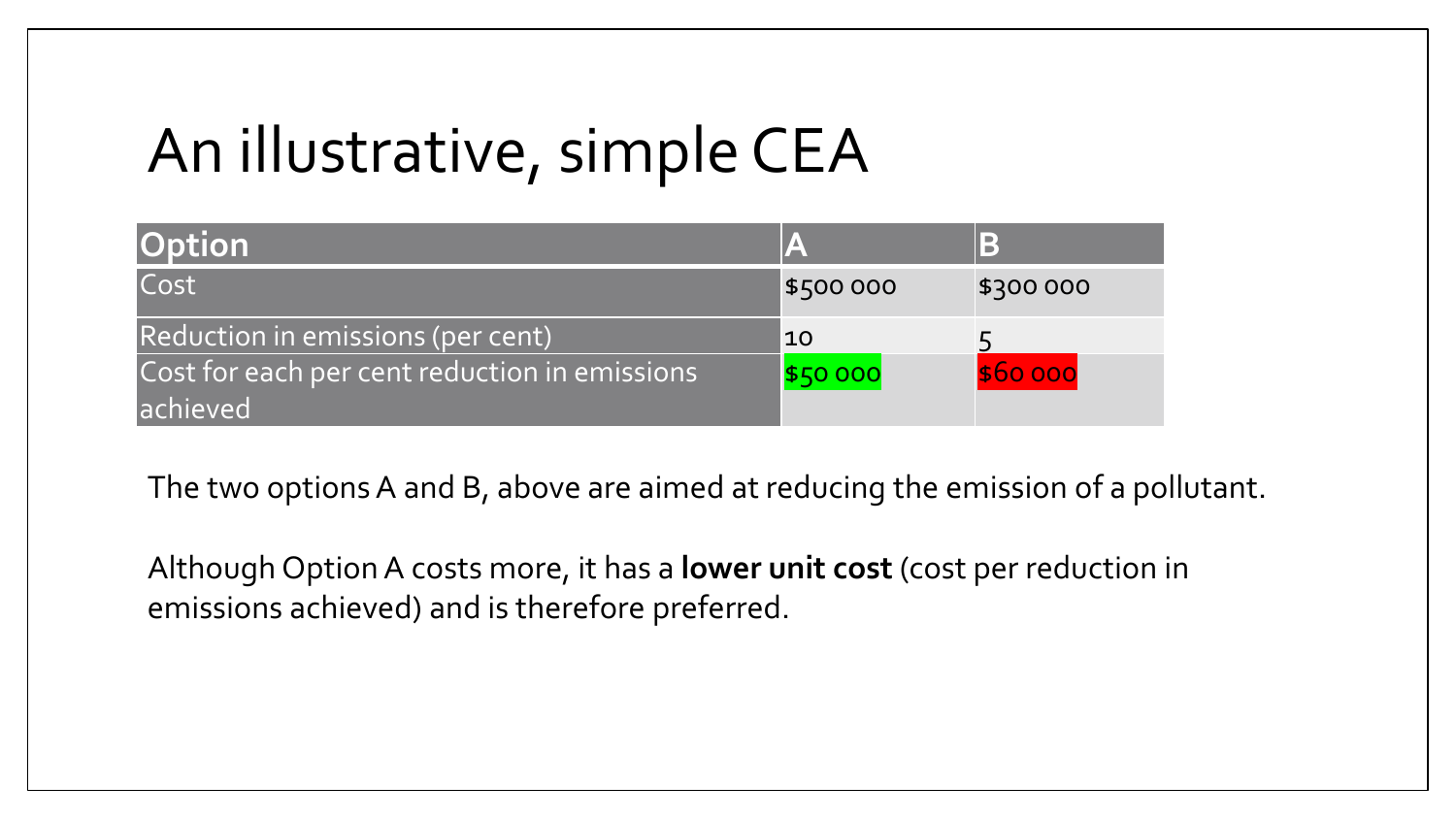# PART 2

## HOW A CBA IS DONE, AND FOUR EXAMPLES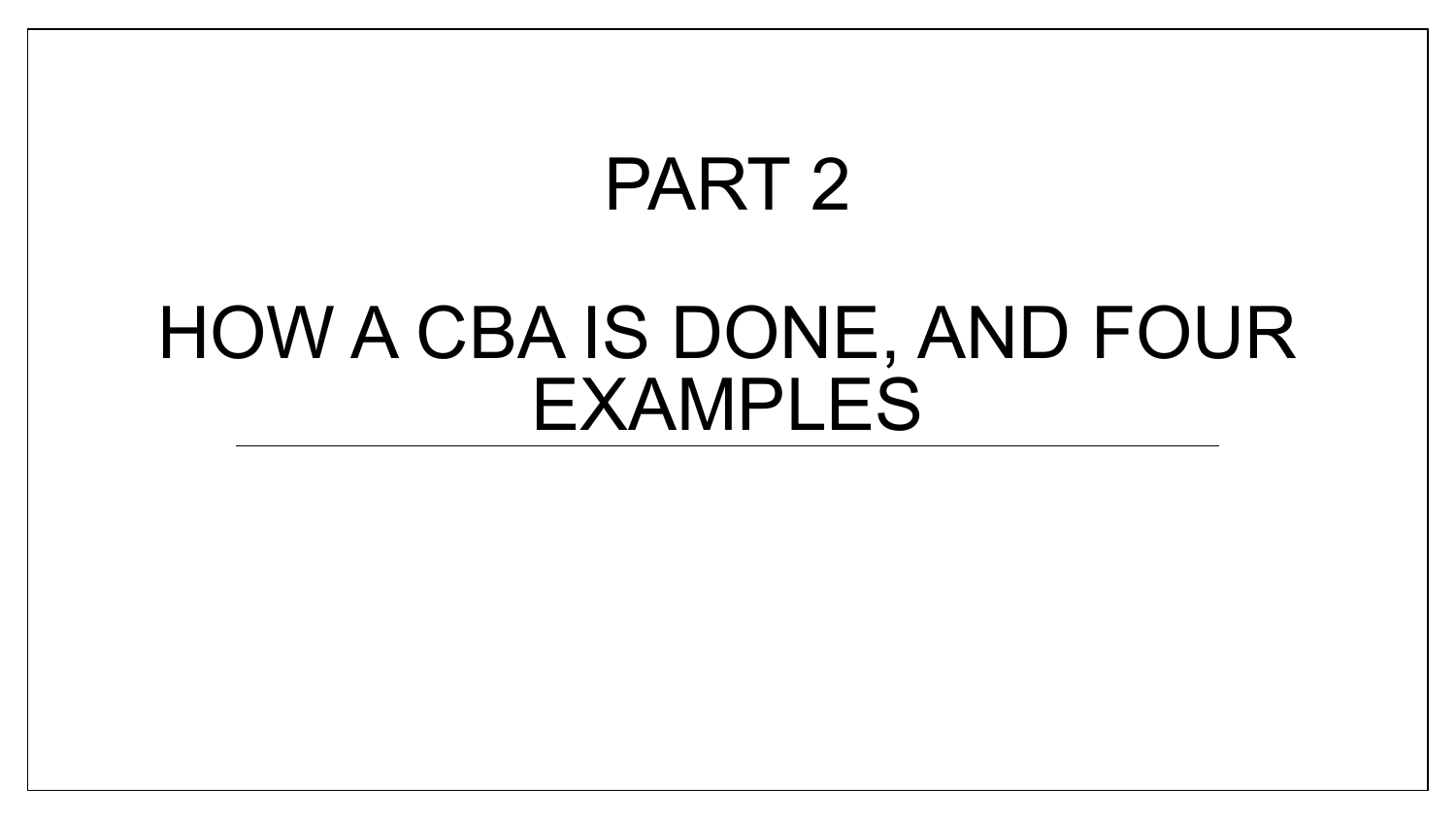### [10 questions for policy development](http://swarnabharat.in/Documents/SBP-Policy-Framework.pdf)

| Q <sub>1</sub> | What would happen without any role for government? (base case)                                                                                                                  |
|----------------|---------------------------------------------------------------------------------------------------------------------------------------------------------------------------------|
| Q <sub>2</sub> | Identify any problems with the base case and explain why these are a problem (nature<br>and magnitude of a problem; e.g. market failures/ externalities/ information failures?) |
| Q <sub>3</sub> | First principles test (should government intervene at all?)                                                                                                                     |
| Q <sub>4</sub> | What can government do about the problem/s? - identify options                                                                                                                  |
| Q <sub>5</sub> | Freedom test                                                                                                                                                                    |
| <b>Q6</b>      | Strategic gaming test                                                                                                                                                           |
| Q <sub>7</sub> | Government failure test                                                                                                                                                         |
| <b>Q8</b>      | Real experience test                                                                                                                                                            |
| Q <sub>9</sub> | Cost benefit test of shortlisted options (including sensitivity analysis)                                                                                                       |
| <b>Q10</b>     | <b>Transitional path</b>                                                                                                                                                        |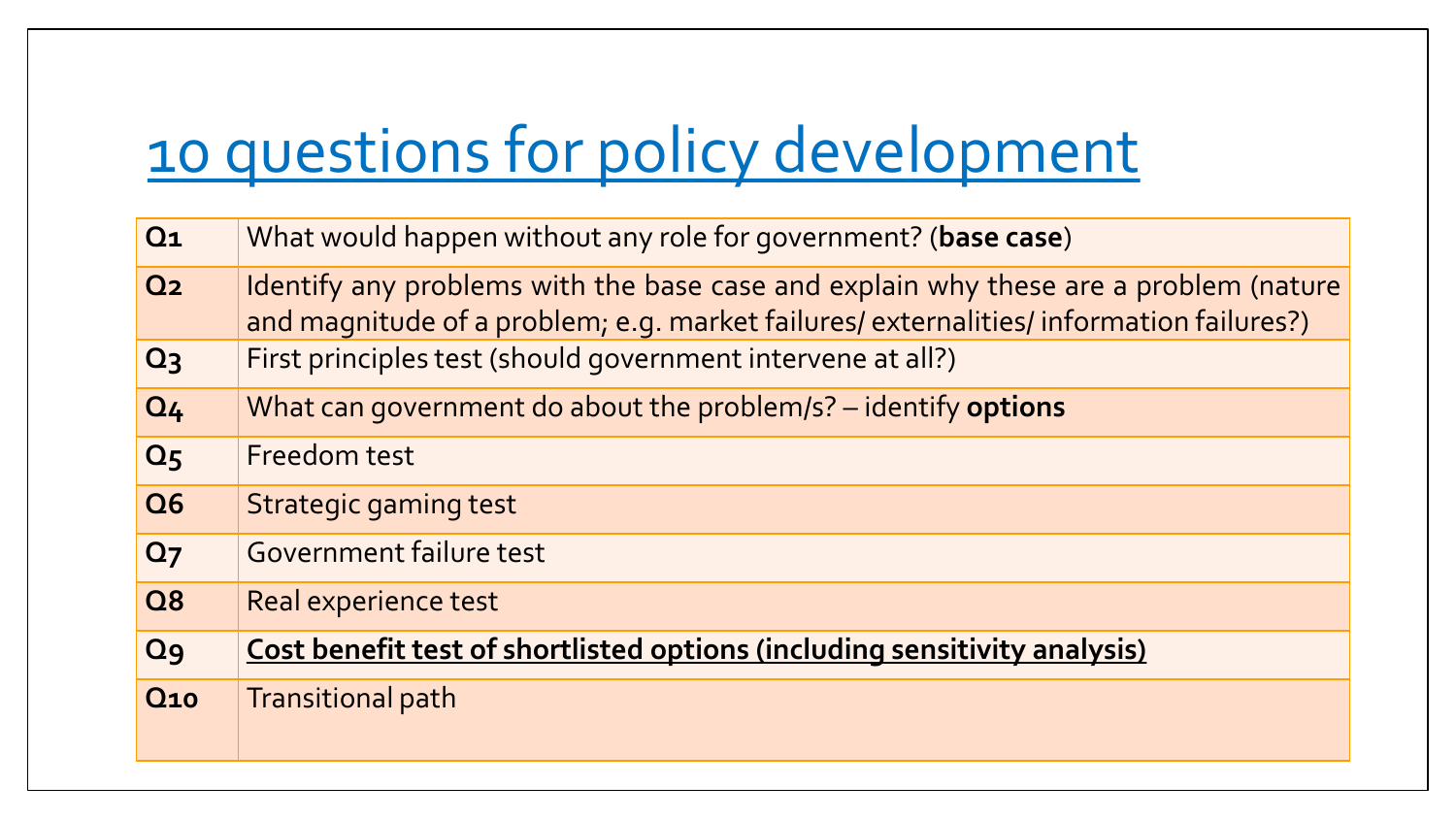### Policies to deal with externalities can involve complex CBAs

- Examples:
	- **Environmental policy (policy aims to reduce negative externalities)**
	- **Town planning policy** (the effect on amenity/ congestion is a negative externality, the improvements in housing stock and amenity from policies is a positive externality)
	- Infrastructure (positive externalities through agglomeration effects)
- We'll now consider four CBAs that involve externalities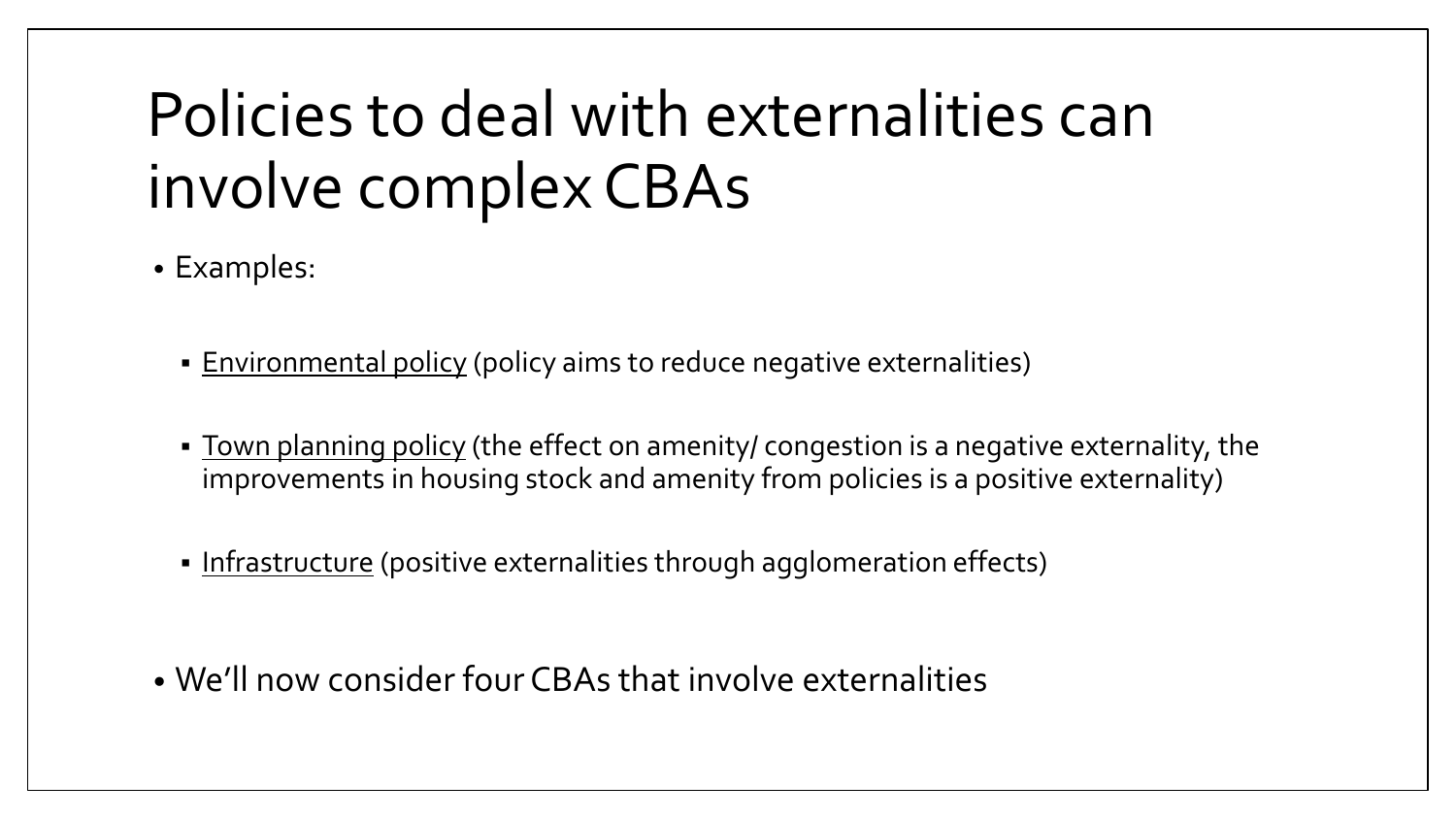#### Example 1: Plastic bag ban

- South Australia banned retail plastic bags in 2009, ACT in 2011, Tasmania in 2013. Victoria imposed a ban in 2019, New South Wales from 1 June 2022.
- Victoria conducted a [CBA for a plastic bag ban](https://s3.ap-southeast-2.amazonaws.com/hdp.au.prod.app.vic-engage.files/1915/0580/1564/Plastic_Bags_Ban_Options_-_Cost_Benefit_Analysis_Report.pdf) in 2016.
- Options considered:
	- Option 1 status quo
	- Option 2 ban on High Density Polyethylene (HDPE) and biodegradable shopping bags
	- Option 3 ban HDPE and biodegradable shopping bags and major retailers agree to a code of practice to reduce use of LDPE shopping bags
	- **Option 4 – ban all plastic shopping bags - recommended**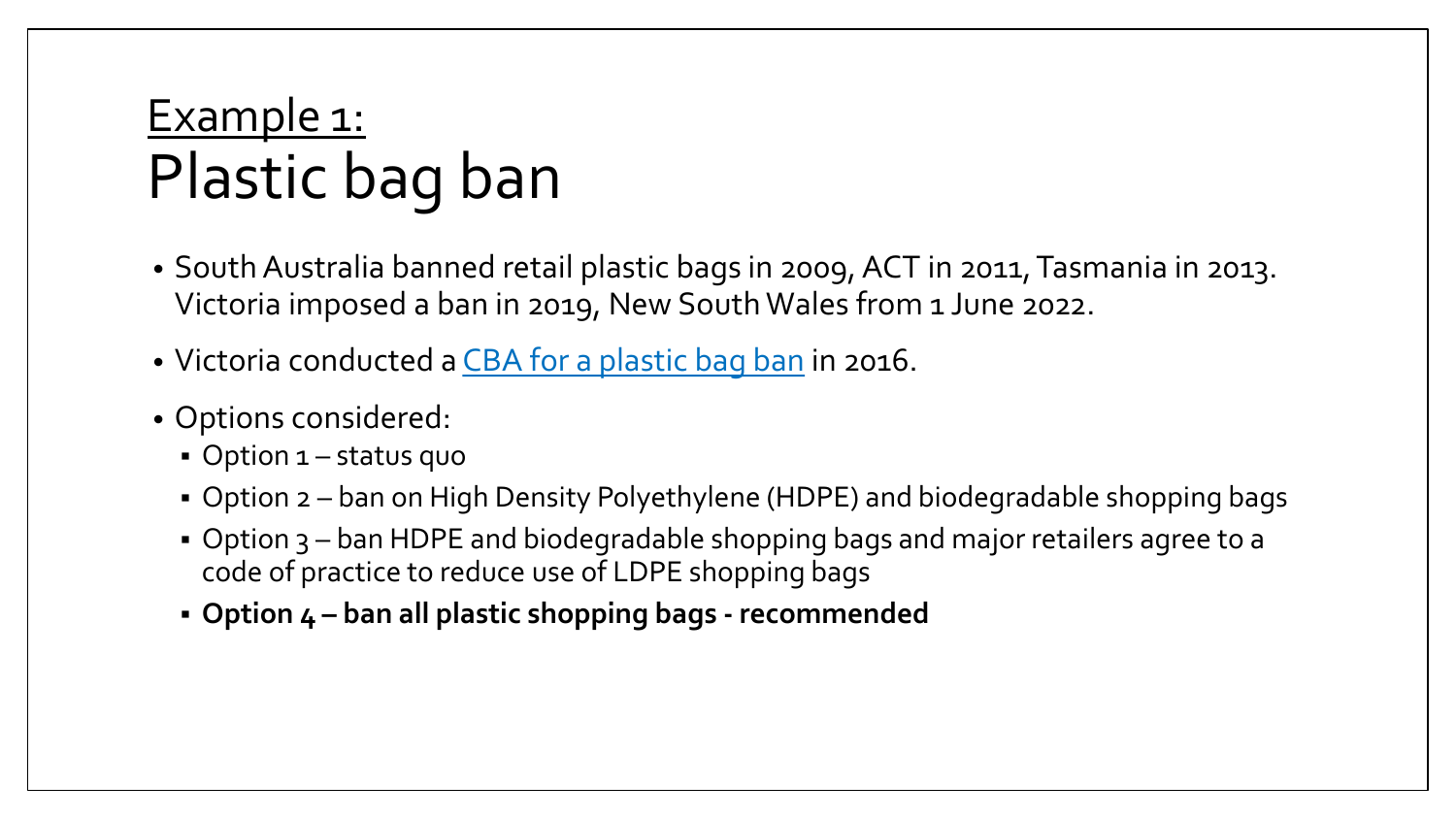|                                                         | <b>Option 2</b> | <b>Option 3</b> | <b>Option 4</b> |
|---------------------------------------------------------|-----------------|-----------------|-----------------|
| Reduced cost of HDPE and biodegradable<br>shopping bags | 146.7           | 146.7           | 146.7           |
| Cost of LDPE shopping bags                              | $-55.0$         | 73.4            | 138.3           |
| Cost of reusable bags                                   | $-68.5$         | $-143.9$        | $-200.3$        |
| Cost of bin liners                                      | $-29.4$         | $-29.4$         | $-29.4$         |
| Avoided litter cost - land                              | 0.7             | 0.5             | 0.5             |
| Avoided litter cost - marine                            | 6.7             | 8.5             | 9.4             |
| Avoided landfill cost                                   | 2.7             | 3.0             | 3.0             |
| Cost of implementing the code of practice               |                 | $-41.0$         |                 |

#### Table 2: Major costs and benefits under a 10 year timeframe (NPV, \$m, \$2016)

#### Table 3: Net results under different discount rates over a 10 year time frame (\$2016)

|                      | <b>Option 2</b> |            | <b>Option 3</b> |            | <b>Option 4</b> |            |
|----------------------|-----------------|------------|-----------------|------------|-----------------|------------|
| <b>Discount rate</b> | NPV \$m         | <b>BCR</b> | NPV \$m         | <b>BCR</b> | NPV \$m         | <b>BCR</b> |
| 4% (base case)       | 2.0             | 1.01       | 15.3            | 1.07       | 64.4            | 1.28       |
| 7%                   | 1.4             | 1.01       | 11.7            | 1.06       | 54.4            | 1.27       |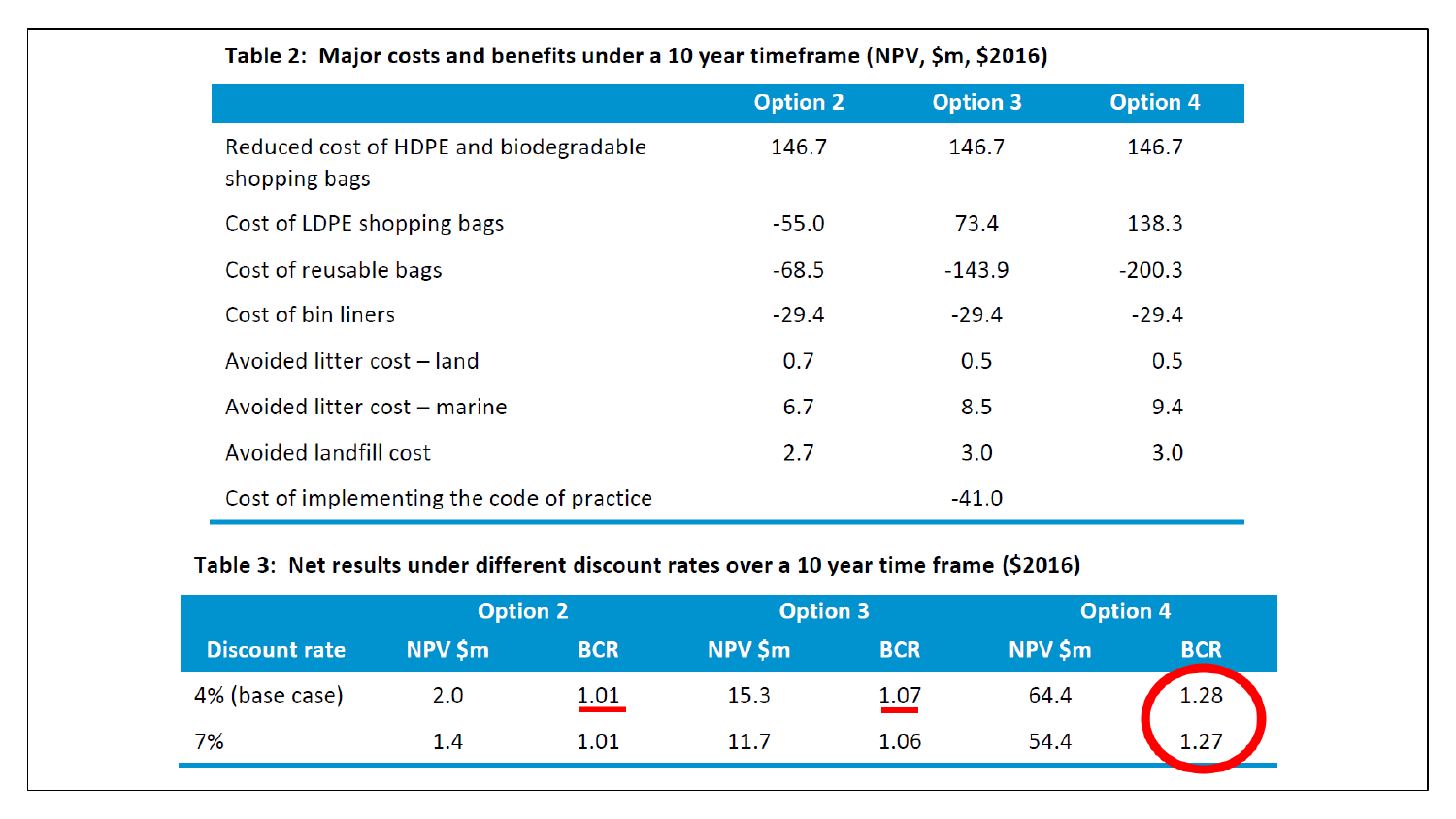### A very marginal BCR of 1.28

- Despite various flaws (discussed in the next slide) this CBA could only yield a Benefit Cost Ratio of 1.28 for the recommended option.
- In reality, once the flaws are fixed the BCR would instantly become negative for all options.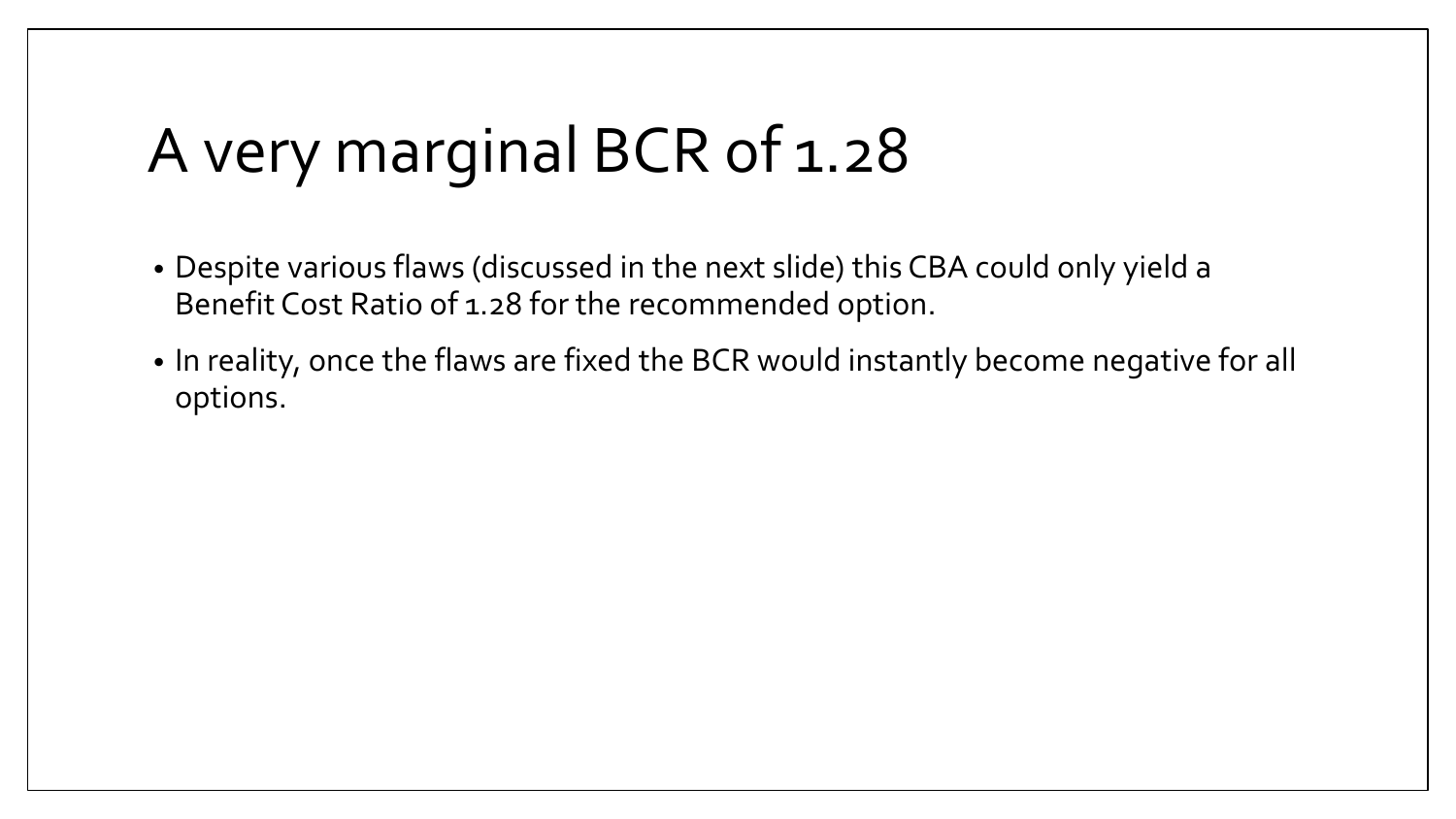## But this was a political, not objective CBA

| <b>Problem</b><br>exaggerated | The CBA assumed that "the proportion of plastic bag litter entering the marine environment is<br>48% while admitting "there is a paucity of information available on the damage costs of litter,<br>especially litter entering the marine environment". |
|-------------------------------|---------------------------------------------------------------------------------------------------------------------------------------------------------------------------------------------------------------------------------------------------------|
| Convenience                   | Benefit to consumers of cheap bags that they did not need to carry from home was ignored                                                                                                                                                                |
| ignored                       | (only the physical cost of bags was considered)                                                                                                                                                                                                         |
| <b>Unintended</b>             | People have to buy expensive big plastic bags each time they do "spur of the moment"                                                                                                                                                                    |
| consequences                  | shopping. Many people have purchased the old, standard shopping bags as bin liners.                                                                                                                                                                     |

- Plastic waste had [started reducing before the bans in the big states:](https://www.9news.com.au/national/plastic-pollution-australian-beaches-litter-waste-environment-news/0580a507-8185-4e4f-8e05-259ce45b79b3) "The amount of plastic waste on Australian beaches has gone down by almost a third in the past nine years".
- <u>Displacement of waste</u>: A [study of 2013](https://www.parliament.nsw.gov.au/researchpapers/documents/plastic-bags-an-update/plastic%20bags%20-%20an%20update.pdf) found that the ban in South Australia "on lightweight plastic bags has transferred, and not eliminated, the waste problem; that is, while waste from lightweight plastic bags has been eliminated, waste from bin bags has increased".
- **Alternative option:** [A tax on plastic bags](https://timesofindia.indiatimes.com/blogs/seeing-the-invisible/a-tax-to-eliminate-indias-plastic-litter/) to fund litter removal programs could address the marine litter issue without harming consumers and businesses.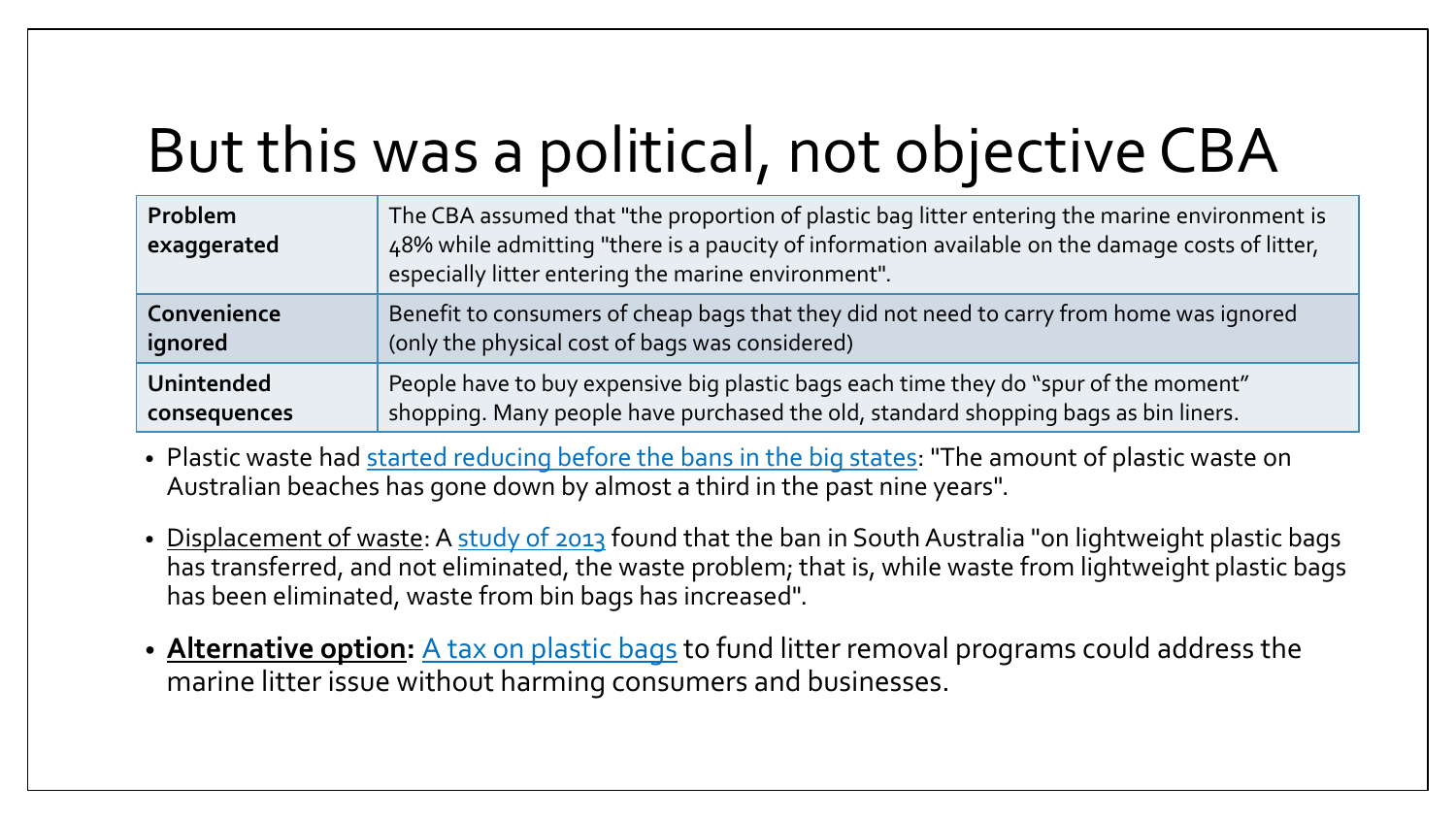#### Example 2 Landfill levy as an (inefficient) way to reduce waste

- A **landfill levy** was introduced in Victoria in 1992 to offset the environmental costs of landfill and discourage excessive generation of waste.
- It was a Pigouvian tax to change behaviour: any revenue generation was a side-effect.
- An internal cost-benefit analysis a few years ago (not published) demonstrated that:
	- 1. The levy rate was too high. Environmental costs were lower than what the levy was charging.
	- 2. Industries were responding to the levy by reducing waste since the levy was passed to them directly.
	- 3. Residential customers had no incentive to respond since the levy was passed to them as a fixed waste charge from councils
- The levy is **not** an efficient Pigovian tax. It is more like a regular tax that too excessive, therefore reduces industrial output unnecessarily.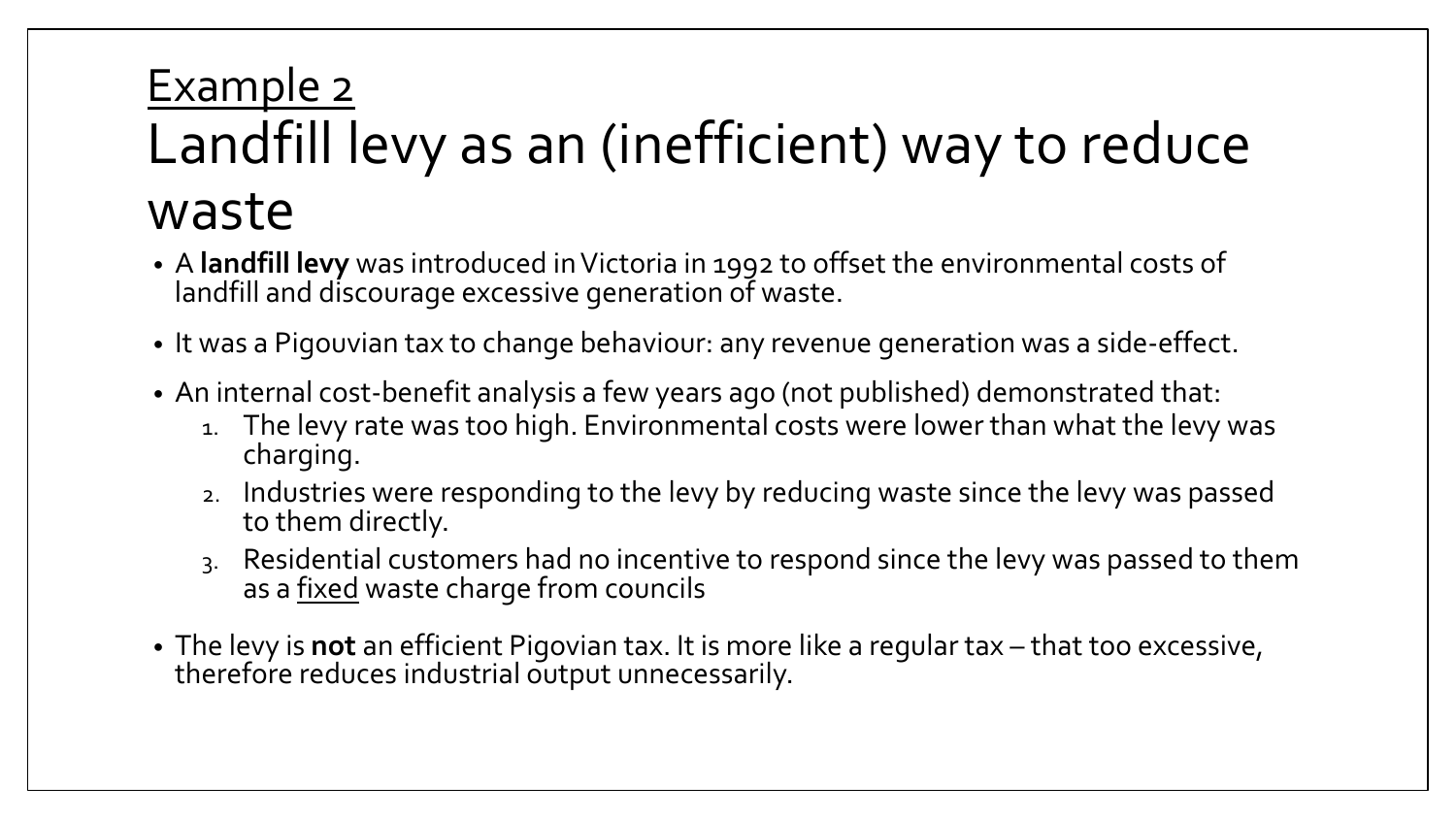#### Example 3: Urban planning

- Planning schemes i.e. requirements imposed on developers about how and where they can build homes – are exempt from a CBA requirement.
- Despite that, Victoria's Cabinet sought a CBA for two major planning proposals:
	- **EXA** Height limits in Melbourne CBD with floor area ratio and a value uplift requirement to deliver public benefits in order to gain increased height approvals; and
	- **Building Better Apartments to make buildings more durable.**
- Departmental planners did not consider the fact that these schemes would make houses more expensive, with the poor suffering the most. By identifying the magnitude of this effect in the draft CBAs, the planners agreed to modify the schemes.
- The CBAs produced had shortcomings. Consultants exaggerated the benefits of lower building heights by valuing at \$1 billion an "intimidation effect" apparently felt by people who walk below tall buildings. - But at least this argument was transparent.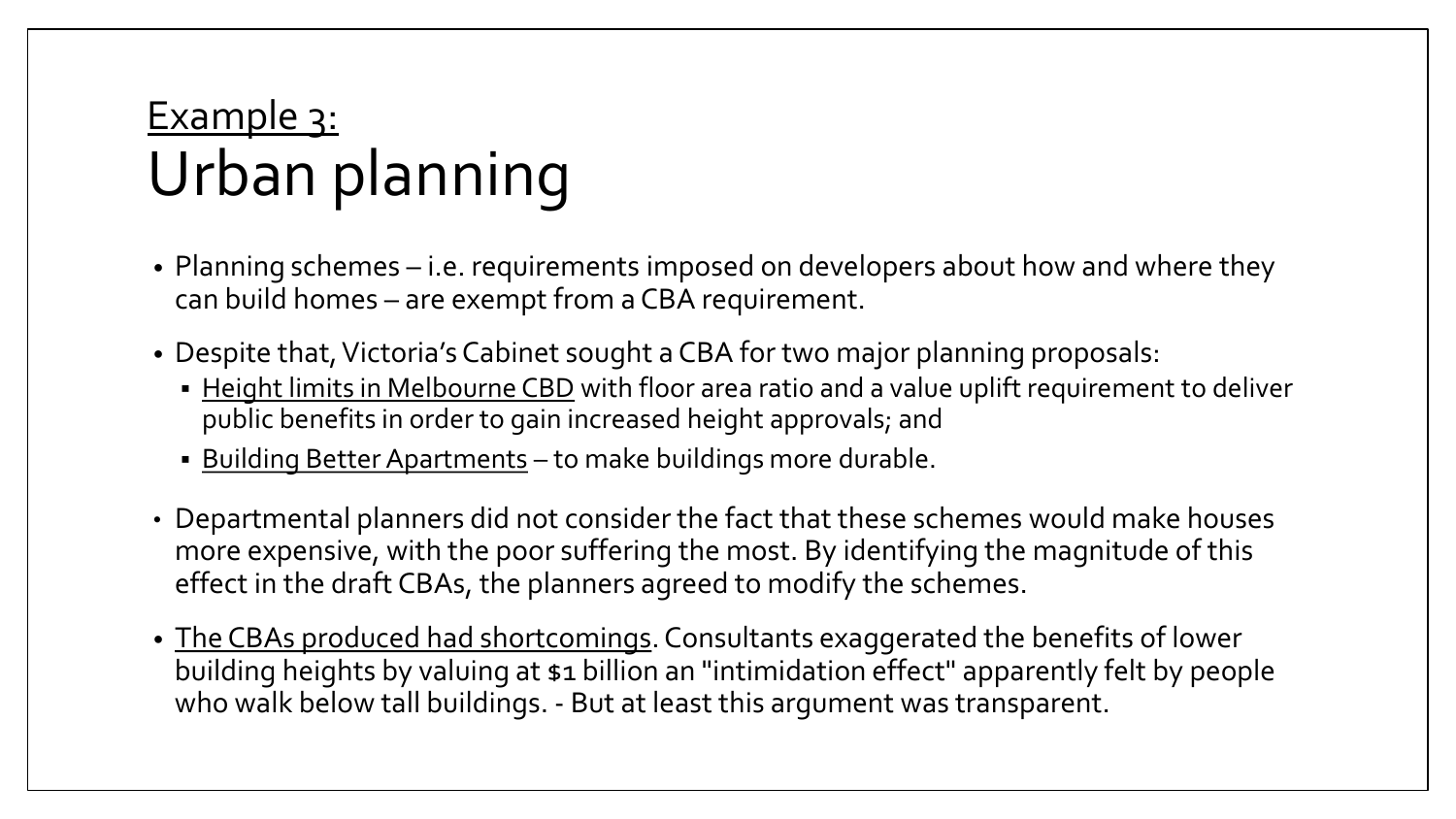#### Example 4: COVID Lockdowns

- During the COVID pandemic a level of panic entered policy circles (except in some Scandinavian nations, particularly Sweden)
- Lockdowns were imposed in Australia in the untested belief that these will eliminate the virus (zero-COVID policy).
- Many economists argued for an urgent CBA of lockdowns. No government has done any such lockdown. But [academic economists have conducted CBAs](https://www.thegreatcovidpanic.com/_files/ugd/23eb94_920d5ddd484640ee8dfca8f045b14886.pdf) using the standard methods of health economics (using QALYs, WELLBYs etc.).
- Almost all such CBAs show that lockdowns have been far more harmful than any benefits they provided. **Had governments conducted even a multi-criteria analysis, the lockdown policy would never have been used.**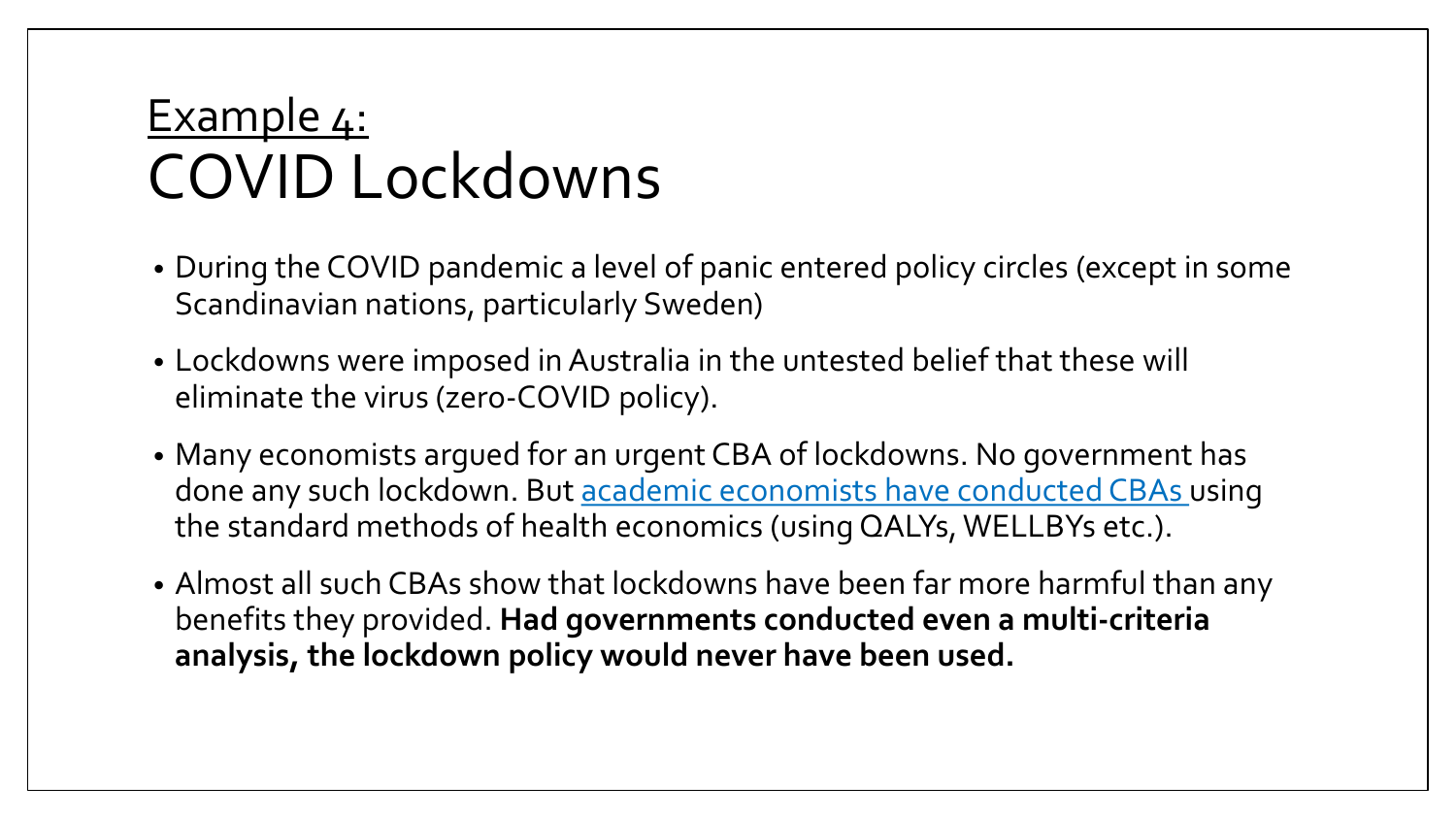# PART 3

## CONCLUSION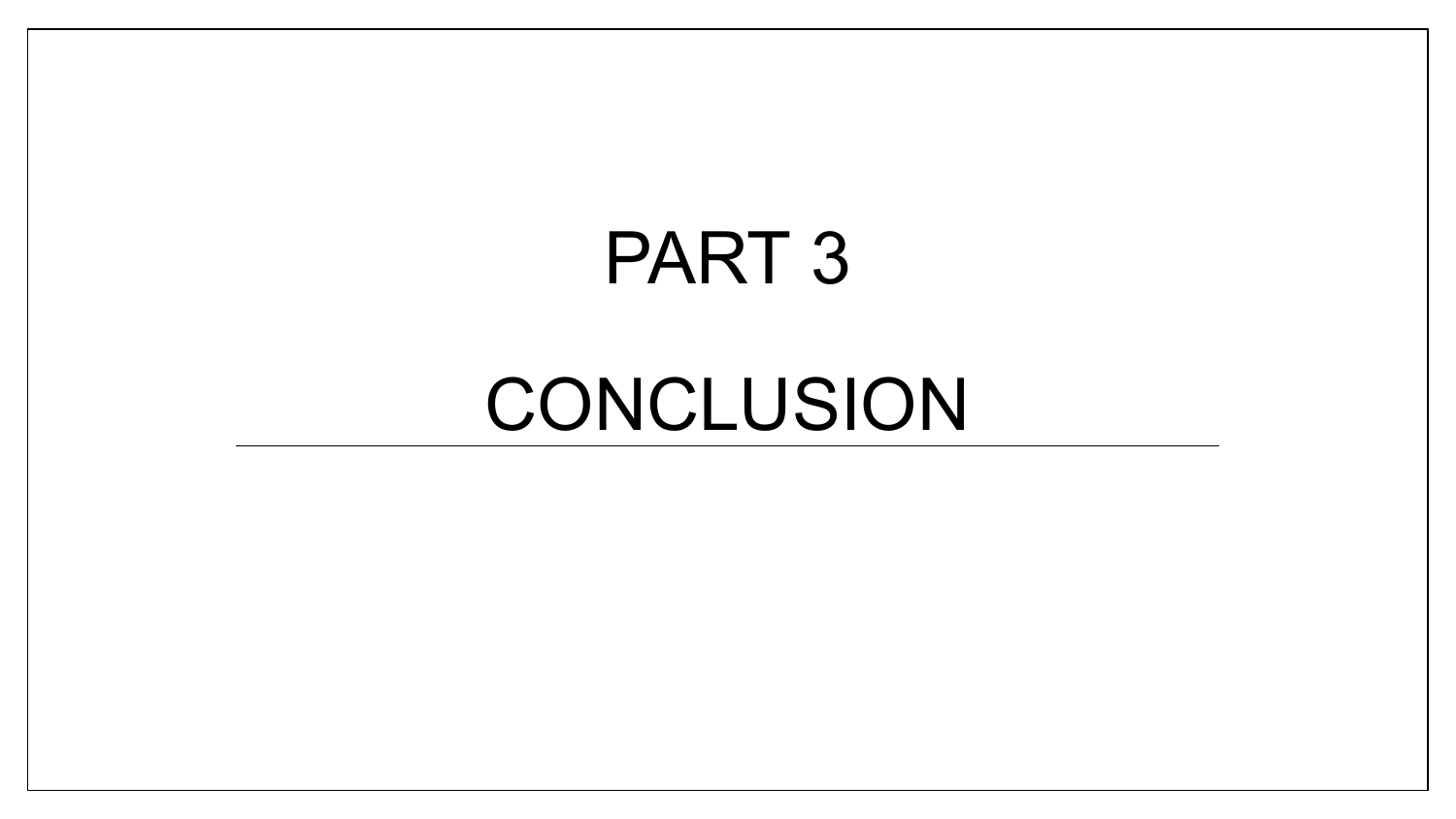#### The cost effectiveness of CBAs

**It does cost money and effort to do a CBA. Is it worthwhile?**

- The answer is Yes.
- E.g. an [analysis of the cost-effectiveness of CBAs in Victoria](https://web.archive.org/web/20120318051249/http:/www.vcec.vic.gov.au/CA256EAF001C7B21/WebObj/CosteffectivenessofVictorianregulatoryimpactassessment-February2011-Final/$File/Cost%20effectiveness%20of%20Victorian%20regulatory%20impact%20assessment%20-%20February%202011%20-%20Final.pdf) undertaken in 2011 found that the CBA approach **had saved the community nearly \$1 billion in unnecessary regulatory burdens.**
	- Through CBAs a government can achieve desired social outcomes without imposing unnecessary burdens.
- An ex-ante CBA is not the only way to improve societal outcomes.
	- o Continuous evaluations (including ex-post CBA) and reviews of regulation can help.
	- o For sunsetting regulations, a CBA is conducted every 10 years.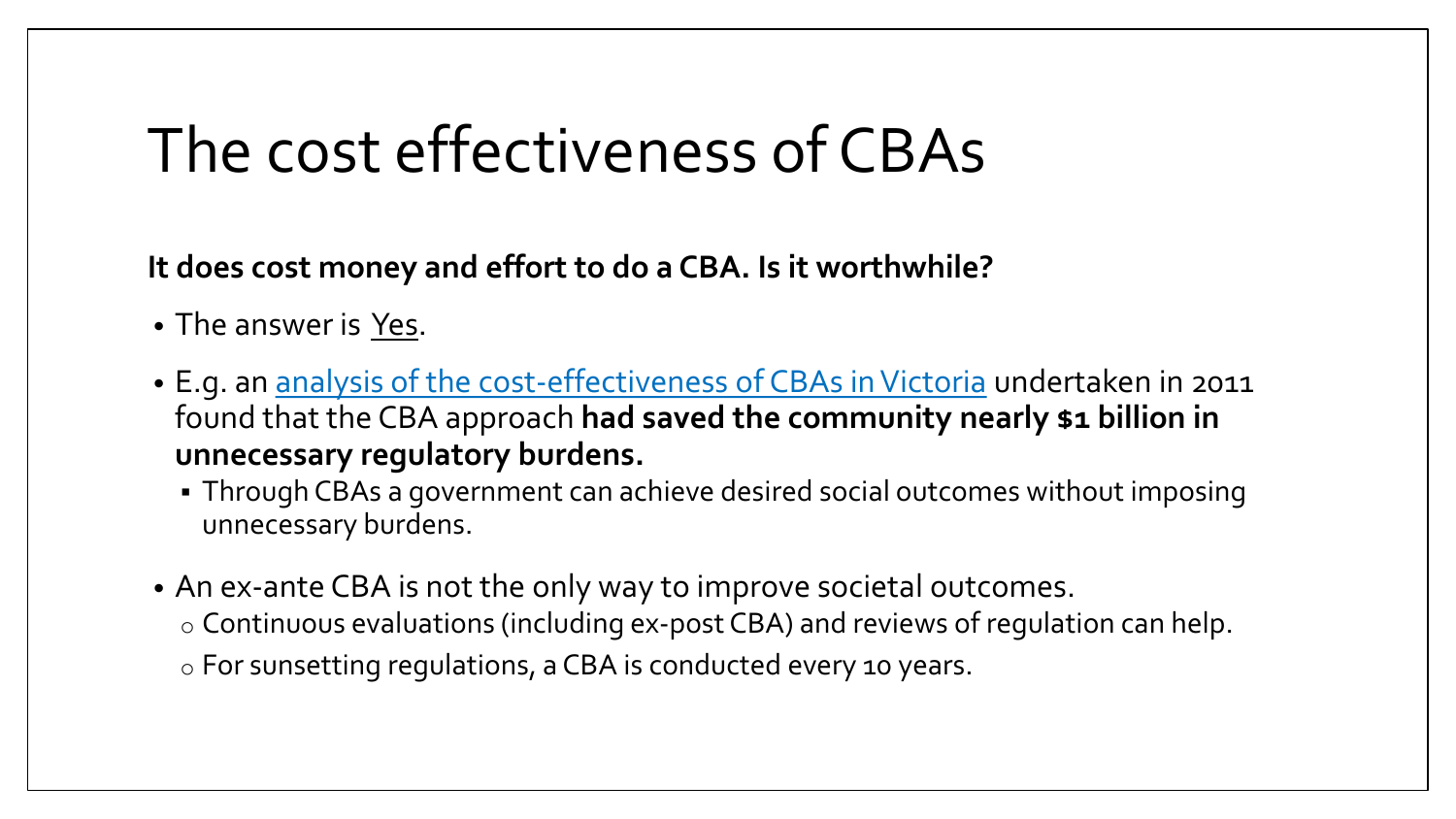## Despite the proven benefits of CBA, politicians try to avoid them

- CBAs impose a discipline on politicians who often try hard to avoid them
	- For subordinate legislation, politicians in Victoria have excluded important areas like urban planning from a CBA requirement. They have also exempted "urgent public health issues" or "urgent public safety issues".
	- The "precautionary principle" is increasingly used in areas like public health and environment to circumvent CBAs.
	- Also, wherever a CBA is not required to be published (such as only being provided for Cabinet consideration), the CBA quality tends to be poor.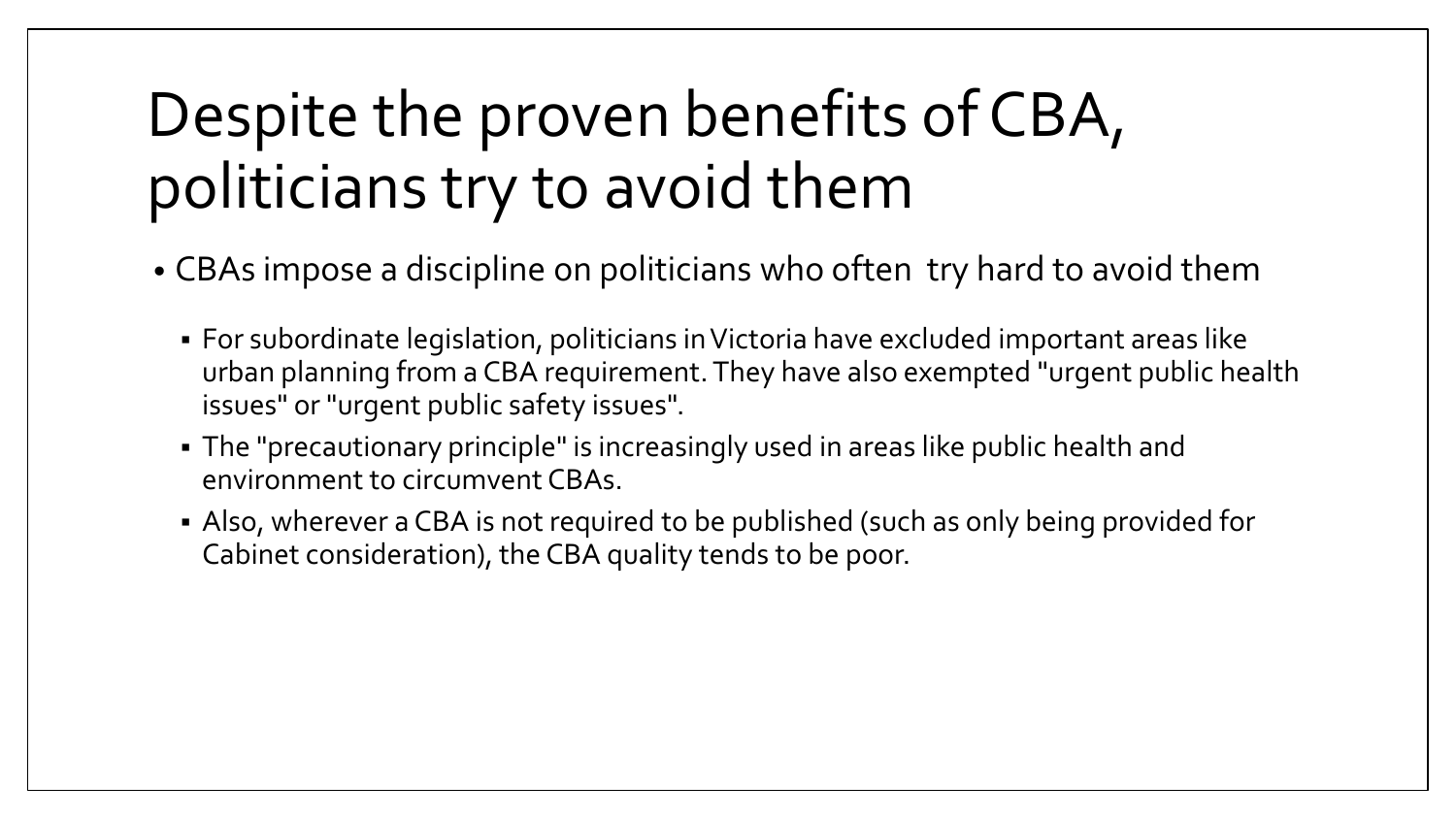### So what are we to make of CBAs?

After 22 years of experience with CBAs (including a recent one on Australian lockdowns in which I assisted Prof. Gigi Foster), my suggestions:

- 1. All countries, all international organisation (like the WHO) must try to embed a CBA requirement for public policy if we want to avoid big policy mistakes
- 2. For routine policy issues, doing a CBA is proven to improve policy
- 3. On politically charged matters, consultants and advisers come under pressure from Minsters – but even in such cases, CBAs help to avoid the worst decisions.

**As a general rule, even a bad CBA is better than no CBA.**